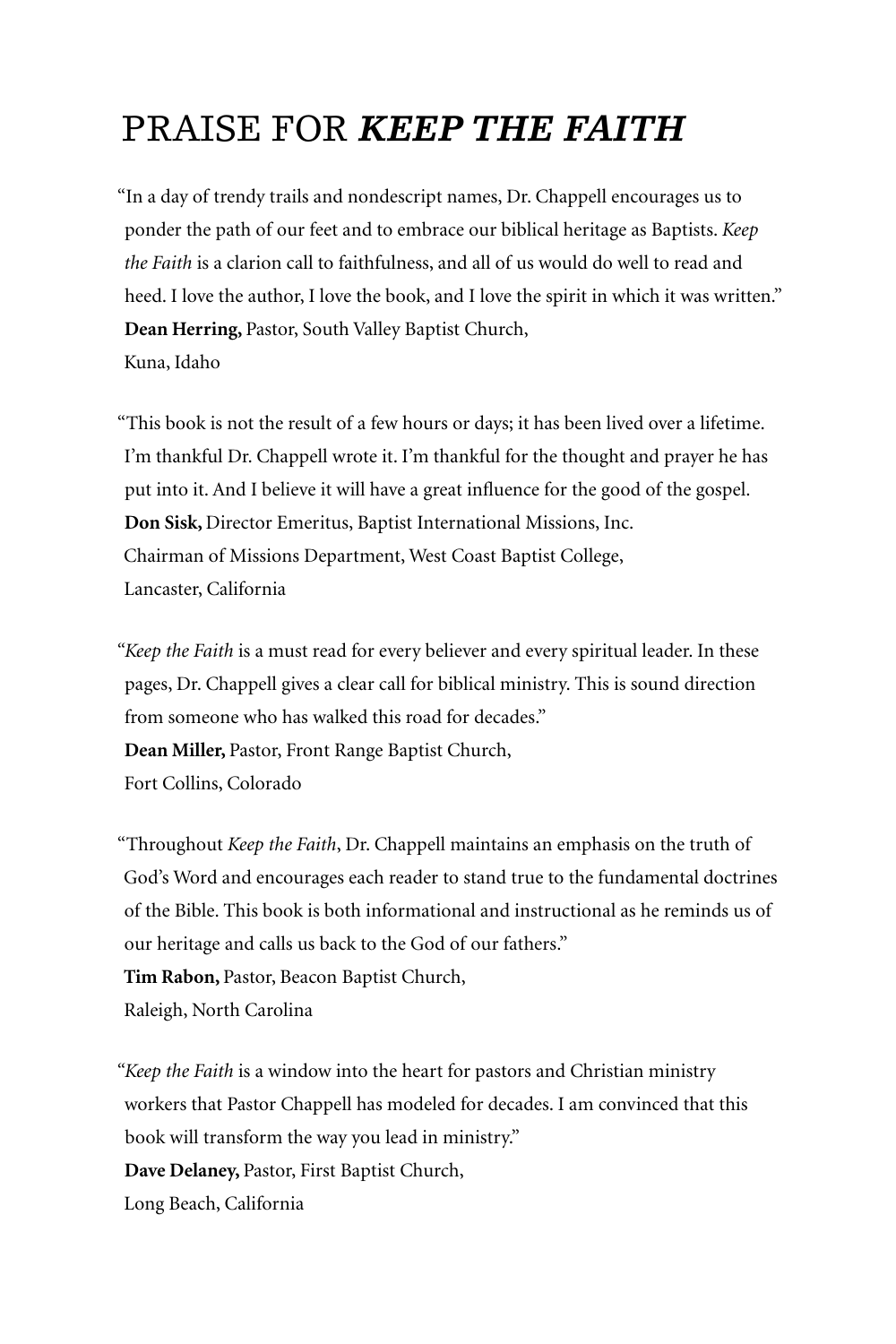*"Keep the Faith* challenges a new generation of Bible-believers to take a strong and gracious stand for the truth. Dr. Chappell makes a compelling case for biblical separation while navigating the complexities of contemporary trends. *Keep the Faith* will prompt needed changes within our movement." **Tyler Gillit,** Pastor, Worth Baptist Church, Fort Worth, Texas

"I appreciate and admire Pastor Chappell's continual investments to influence the next generation of Christian servants. In these pages, you will find reasoned, biblical, and needed instruction for pastors and Christian servants in this generation and the generations to follow. May God use this book to help a multitude of men and women who desire to keep the faith for a lifetime!" **Ryan Thompson,** Pastor, Liberty Baptist Church,

Newport Beach, California

"Some books are helpful. Some are challenging. Some are timely. A few are timeless. Dr. Paul Chappell's new book *Keep the Faith* is all of these. It may be the most important book written in a generation. It is certainty vital for our generation and those to come. Every pastor who loves the truth should read this invaluable book." **R. B. Ouellette,** Pastor Emeritus, First Baptist Church,

Bridgeport, Michigan

"Remember the advertisement, 'When E. F. Hutton talks, people listen'? Well, when Dr. Paul Chappell writes, I read! This excellent book gives a helpful, historical summary of vital Baptist history, current issues trending in Baptist circles, and a way forward for sincere believers and faithful Baptist churches. I encourage you to read it carefully. It will help you to keep the faith."

**Jerry Vines,** Previous President of the Southern Baptist Convention; Pastor Emeritus, First Baptist Church, Jacksonville, Florida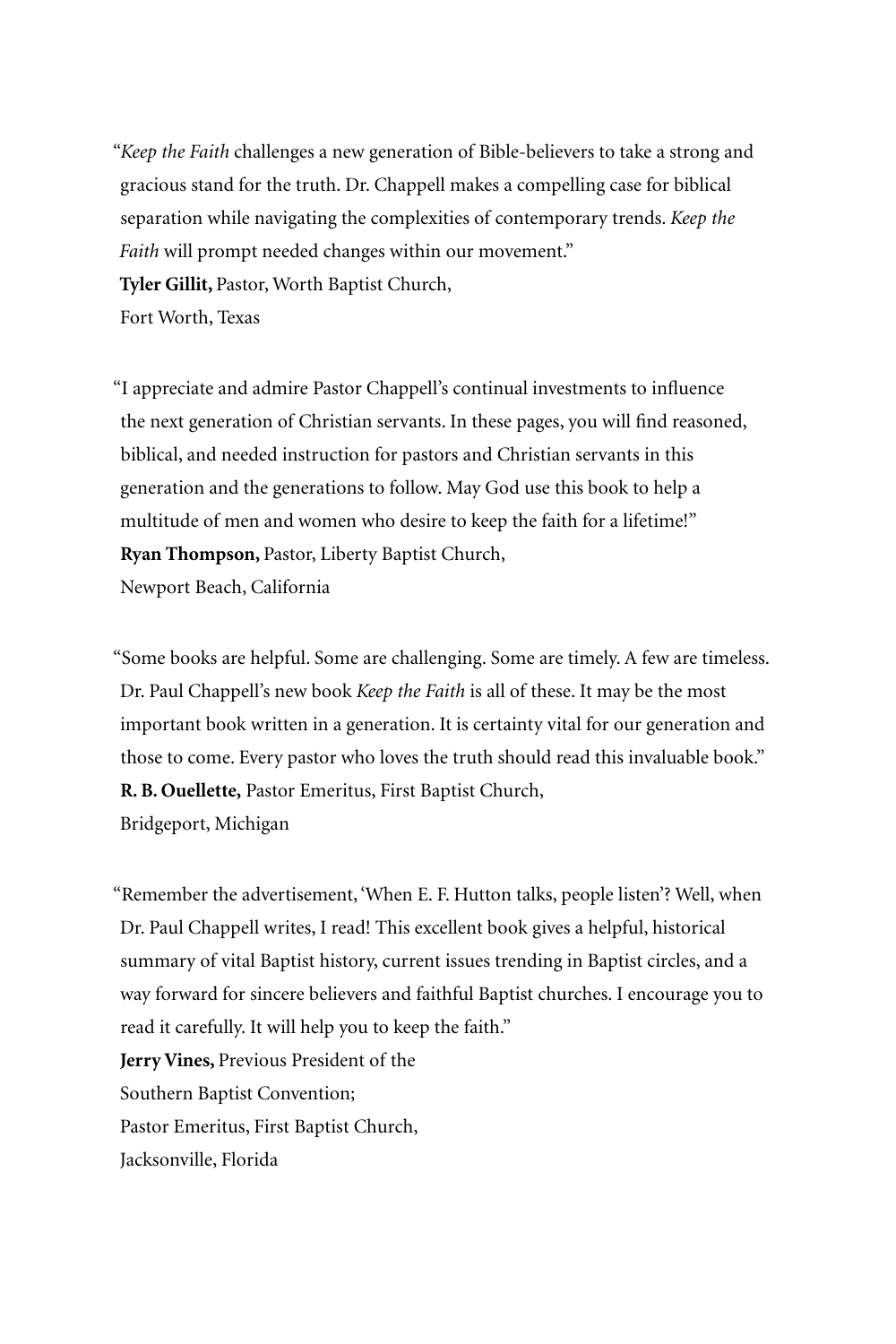# PAUL CHAPPELL  $T_{\rm H}$ t<br>T  $THE$ *The Church • The Trends • The Truth*

STANDING FOR BIBLICAL TRUTH DISCERNING MINISTRY TRENDS REACHING FORWARD WITH THE GOSPEL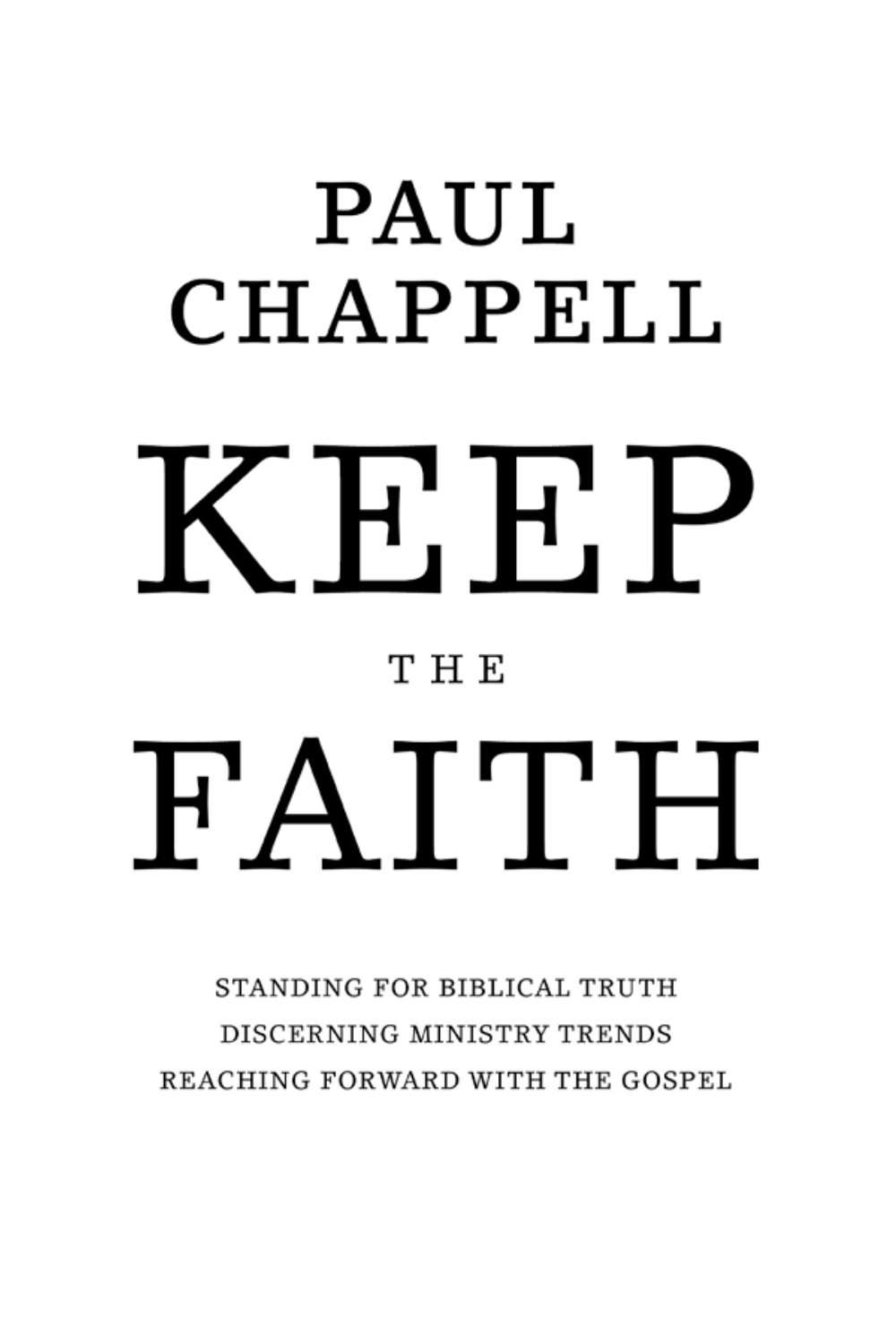Copyright © 2020 Striving Together Publications

All rights reserved. No part of this book may be reproduced, stored in a retrieval system, or transmitted in any form or by any means electronic, mechanical, photocopy, recording, or otherwise—except for brief quotations in printed reviews, without written permission of the publisher.

First published in 2020 by Striving Together Publications, a ministry of Lancaster Baptist Church, Lancaster, ca 93535. Striving Together Publications is committed to providing tried, trusted, and proven books that will further equip local churches to carry out the Great Commission. Your comments and suggestions are valued.

All Scripture quotations are taken from the King James Version. Special emphasis in verses is added by the author.

The author and publication team have put forth every effort to give proper credit to quotes and thoughts that are not original with the author. It is not our intent to claim originality with any quote or thought that could not readily be tied to an original source.

Striving Together Publications 4020 E. Lancaster Blvd. Lancaster, ca 93535 800.201.7748

Cover design: Andrew Jones Writing assistance: Monica Bass

ISBN 978-1-59894-423-5 ISBN 978-1-59894-429-7 (ebook)

Library of Congress Control Number: 2020941221

Printed in the United States of America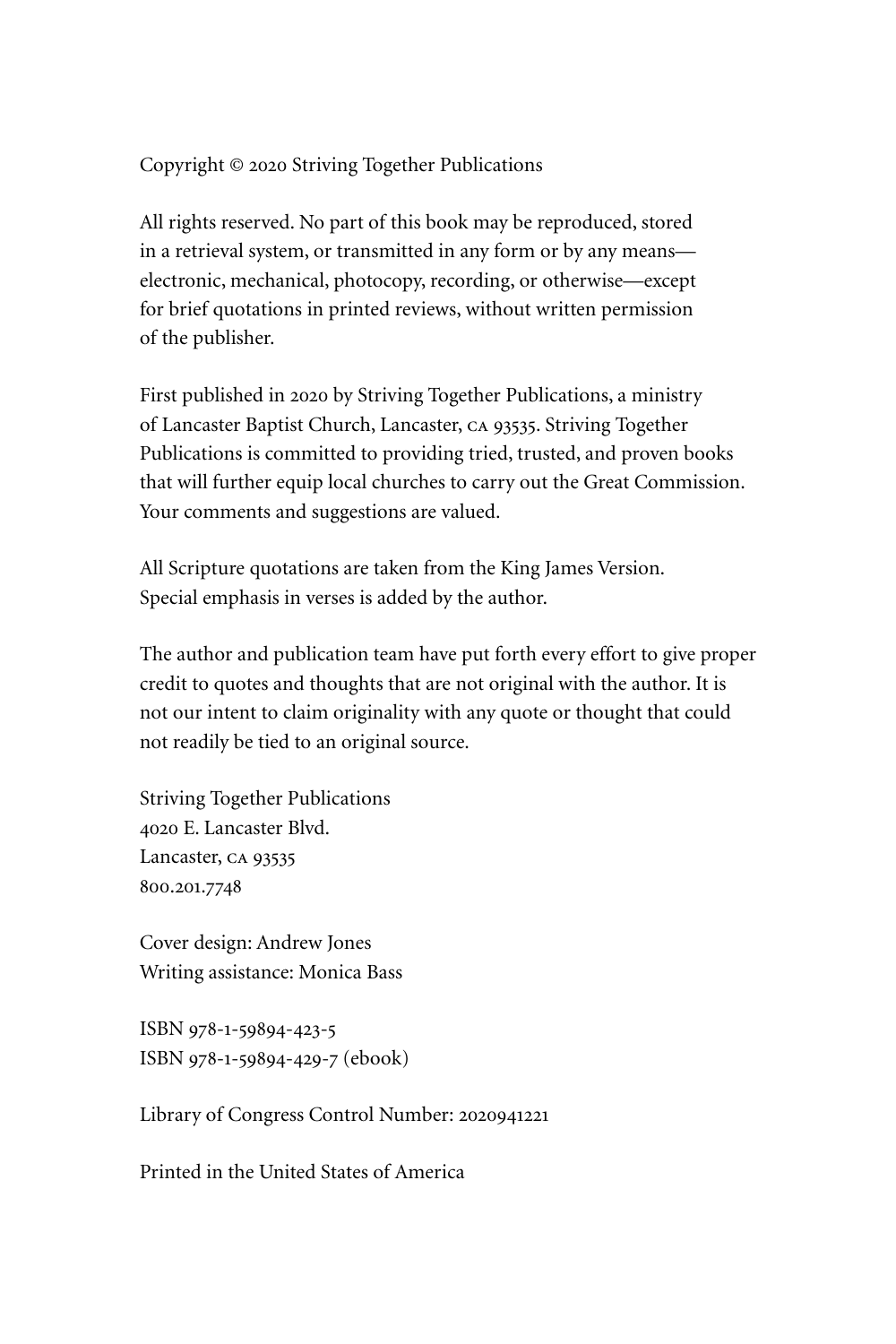### DEDICATION

To my students—past and present—of the Practical Theology class at West Coast Baptist College. Your questions prompted this book, your heart to serve the Lord encourages me, and your desire to change the world with the gospel thrills me.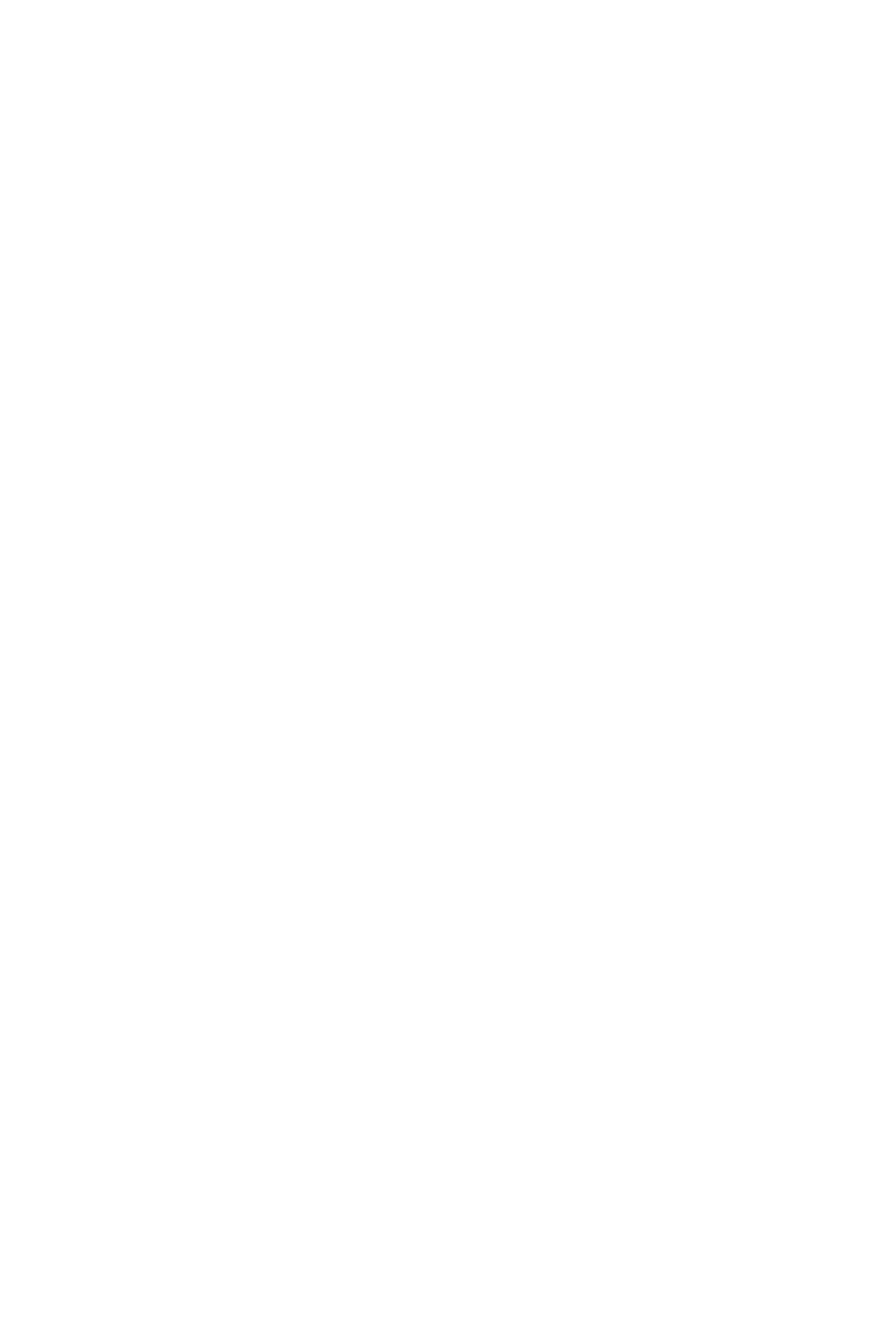# ACKNOWLEDGMENTS

There are many who helped in the compilation of this project, and I am grateful to each.

I would especially like to thank our West Coast Baptist College administrative and Bible faculty for their review and comments throughout early editions of this book.

Special thanks to Monica Bass and my daughter, Danielle Mordh, of Striving Together Publications for their help with writing and editing.

Finally, thanks to the many pastor friends who reviewed and commented on this manuscript. It is a privilege to labor together with you for the faith of the gospel.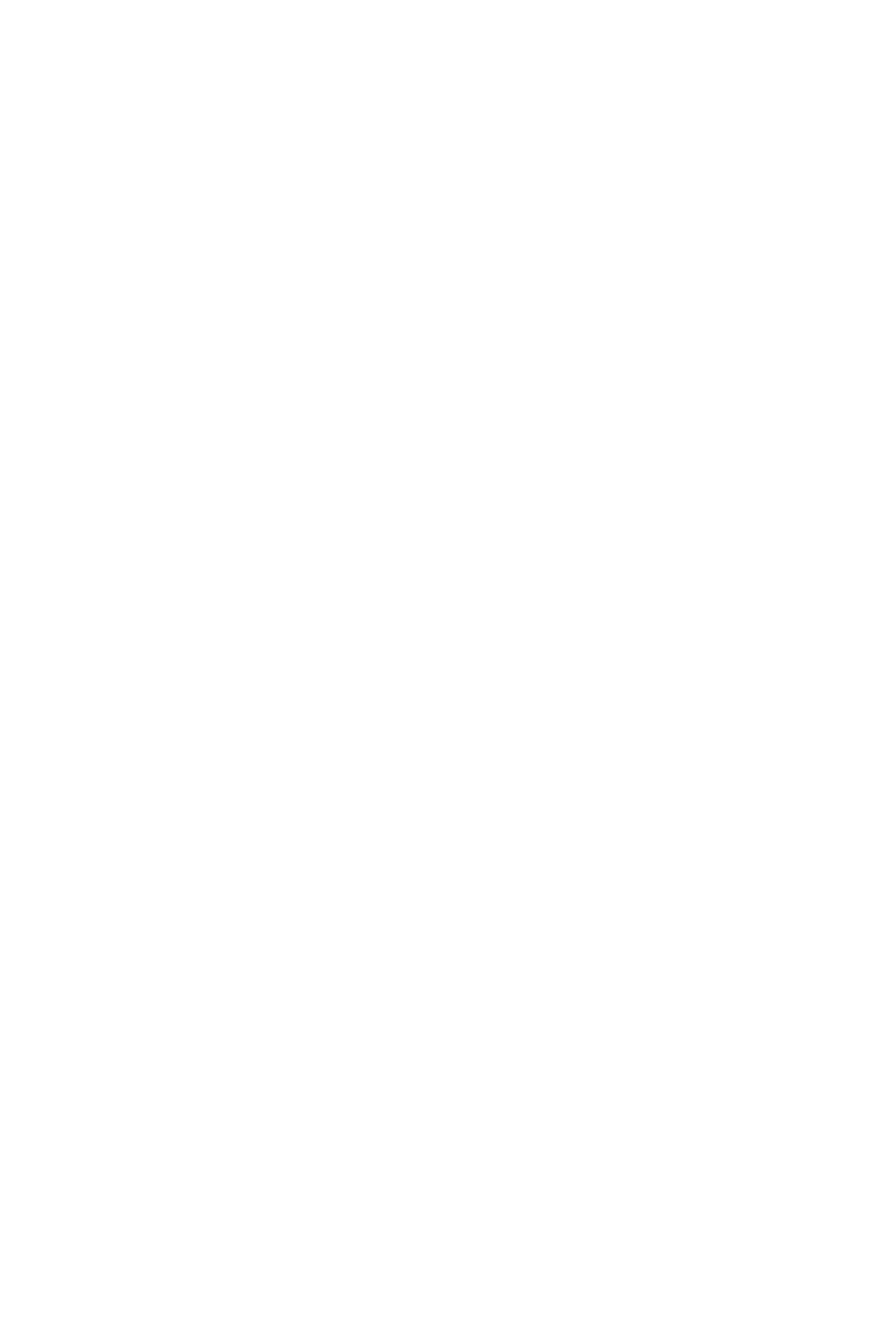# TABLE OF CONTENTS

| Foreword by Dave Delaney                    | XI             |
|---------------------------------------------|----------------|
| Foreword by Don Sisk                        | XIII           |
| Introduction                                | XVII           |
| Part One-Standing for Biblical Truth        |                |
| One-The Importance of the Truth             | $\mathfrak{Z}$ |
| Two-The Doctrine of Separation              | 17             |
| Three—A History of Biblical Fundamentalism  | 37             |
| Four-Recent Baptist History                 | 51             |
| Five-A History of New Evangelicalism        | 69             |
| <b>Part Two-Discerning Ministry Trends</b>  |                |
| Six-Understanding Trends                    | 87             |
| Seven-Contextualization Trends              | 97             |
| Eight-Missional Trends                      | 121            |
| Nine-Social Justice Trends                  | 137            |
| Ten-Gospel-Centered Trends                  | 157            |
| Eleven-Radical Grace Trends                 | 177            |
| Twelve-Generational Trends                  | 193            |
| Part Three—Reaching forward with the Gospel |                |
| Thirteen-Soldiers and Builders              | 215            |
| Fourteen-Strengthen the Things Which Remain | 225            |
| Bibliography and Further Reading            | 239            |
| Scripture Index                             | 245            |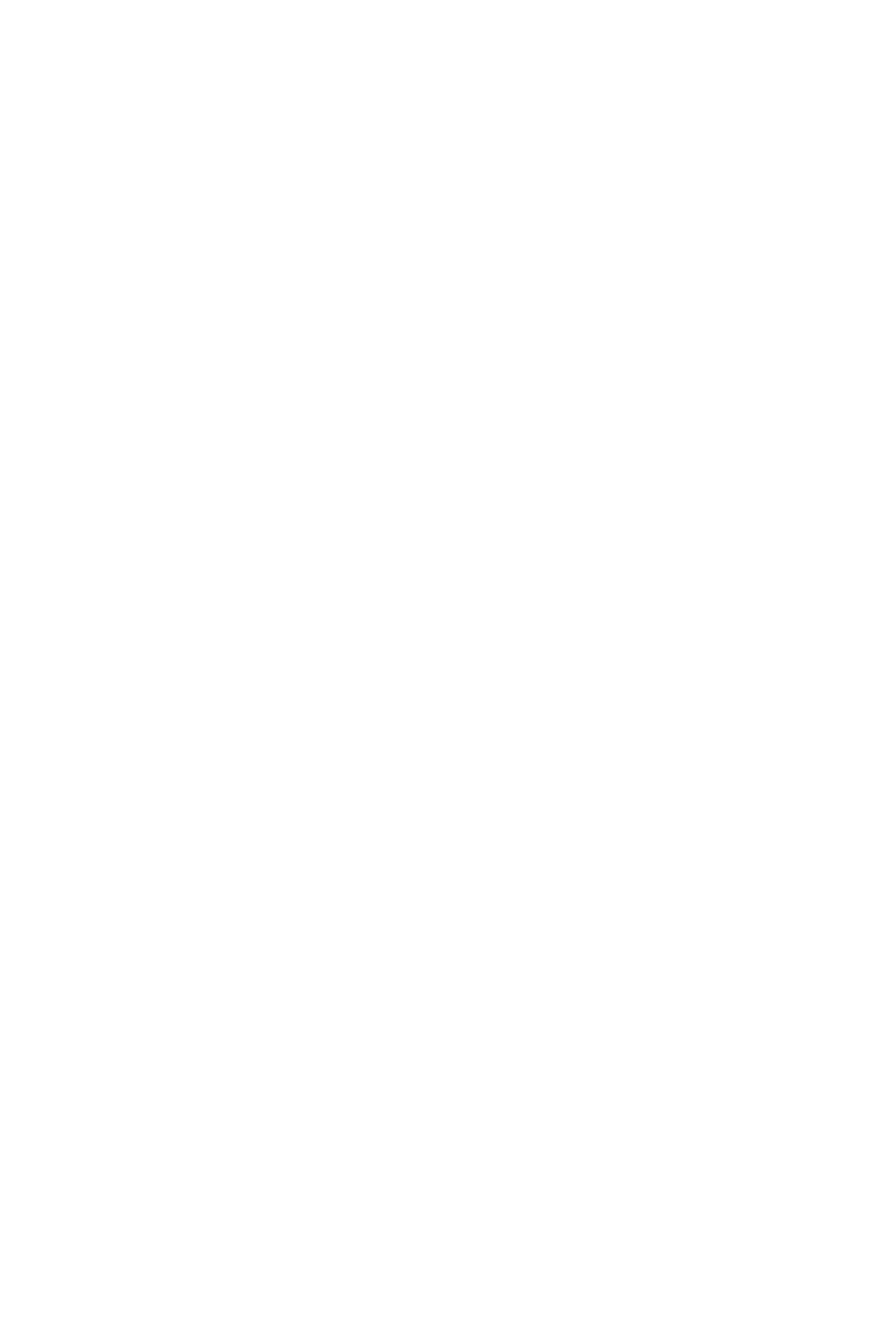### FOREWORD

BY DAVE DELANEY

Let me warn you up front: while there are many books written to<br>
convince you of why you should abandon biblical truth for a more trendy approach to ministry, this is not one of them. Dr. Chappell's work, *Keep the Faith,* is unmatched in terms of its doctrinal richness, biblical commitment, pastoral perspective, and cultural insights.

 My first interaction with Pastor Chappell was as a staff member. My wife Amanda and I came to work at Lancaster Baptist at the age of twentyone. What we saw being put into practice at Lancaster Baptist Church was exactly the kind of ministry philosophy that was rooted in biblical exposition, disciple making, generous hospitality, servant leadership, and soulwinning that we wanted to motivate us.

What I was not prepared for though, was how serving with Pastor Chappell would alter the trajectory of my life from that time forward. I am now thirty-eight years old. I have pastored for just over ten years,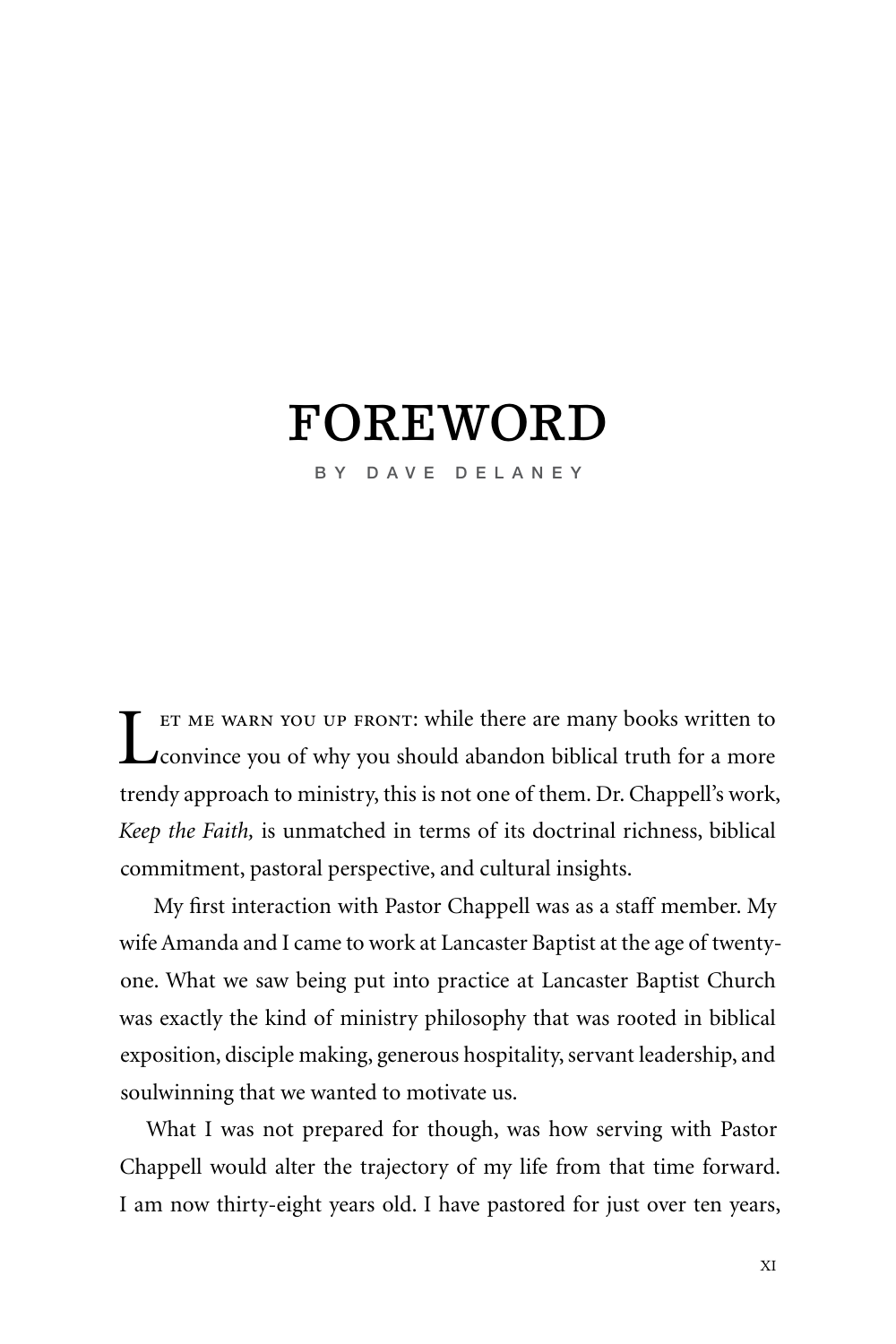and not a day goes by that I do not put into practice the ministry models I learned from Pastor Chappell. I thank God for using Pastor Chappell to help me and so many others understand the significance of striving together for the faith of the gospel. The cumulative impact of his life and ministry will only be revealed in eternity and can only be enjoyed as a gift that God alone gives.

*Keep the Faith* is a window into the heart for pastors and Christian ministry workers that Pastor Chappell has modeled for decades. Spiritual leaders will be fortified as they benefit from this wisdom at a time when many are wrestling with the external influences and internal pressures to compromise many of the church's long standing tenets. I am convinced that this book will transform the way you lead in ministry. Thanks be to God!

> Pastor Dave Delaney First Baptist Church of Long Beach, California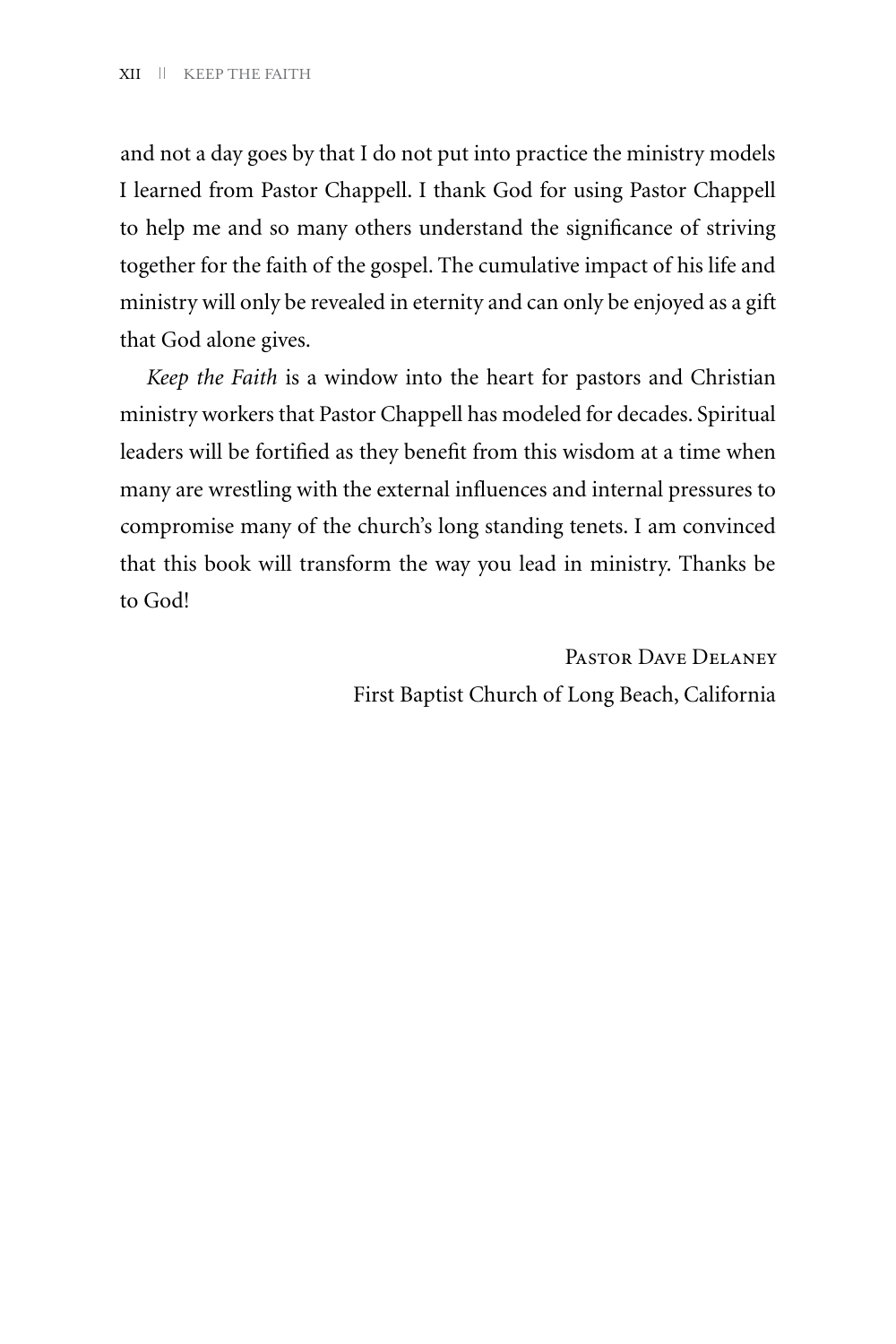### FOREWORD

BY DON SISK

LITTLE OVER SIXTY-FIVE YEARS AGO, I preached my first sermon. I **Thave been preaching on a regular basis ever since.** 

I've had the privilege of serving as a pastor of churches in Kentucky, an associate pastor in Illinois, a missionary in Japan, the Far Eastern Director of Baptist International Missions, Inc. (BIMI), and then as the General Director of BIMI. After my wife Virginia and I "retired," we had the privilege of teaching missions at West Coast Baptist College in Lancaster, California, for well over fifteen years. In recent years, I've had the privilege of continuing to preach in churches, Bible colleges, and conferences all over the world. All that to say, the Lord has enabled me to serve Him for a long time in a variety of capacities, which has led to having a wide perspective of the challenges and trends for gospelpreaching labor.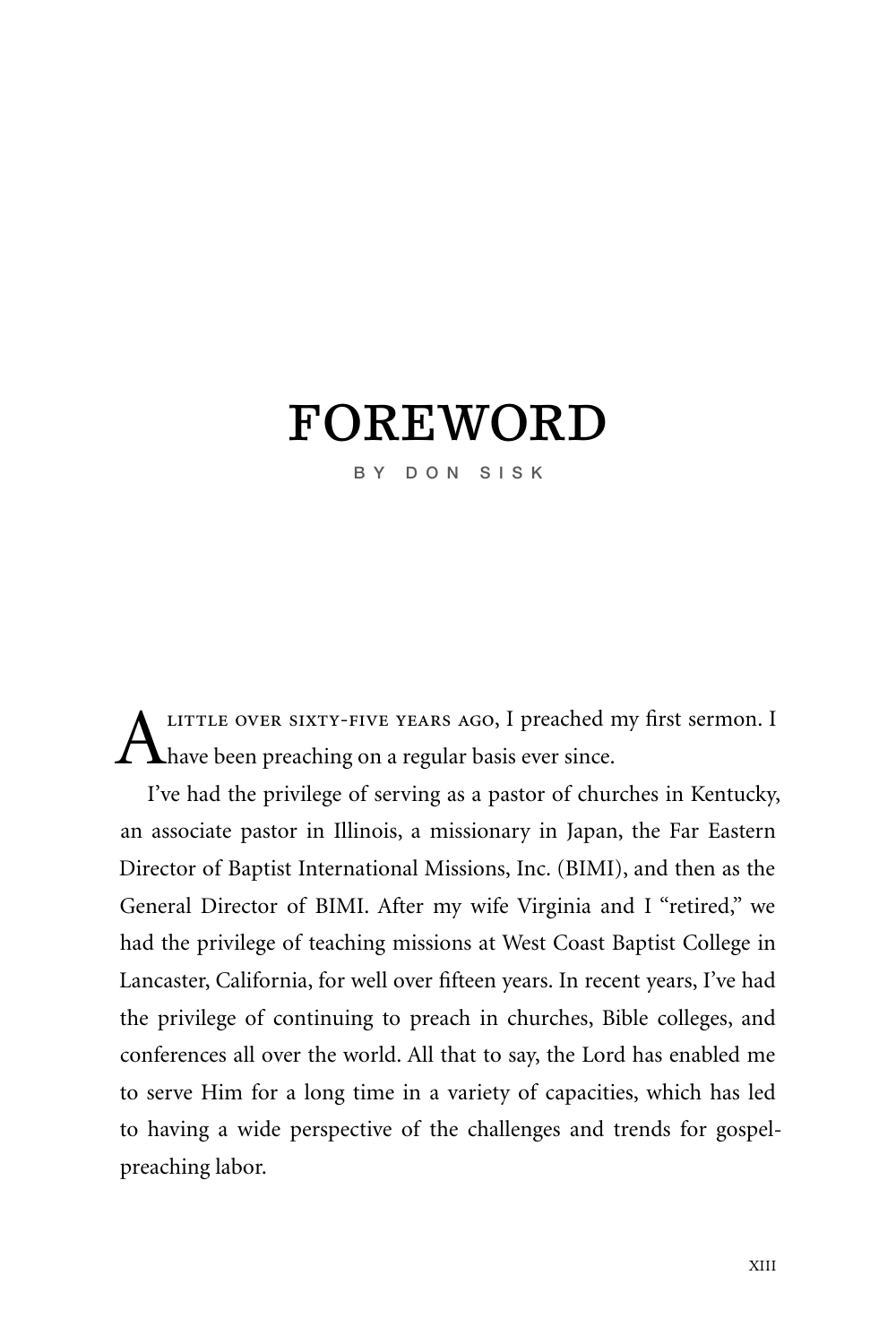This generation of Bible believing preachers faces great challenges. And that is why I am grateful Dr. Chappell has written *Keep the Faith.* 

When I think back to the early years of my ministry, I was greatly helped by godly pastors and friends in formulating convictions and making decisions that helped me set a direction oriented toward Christ and His truth. Perhaps the greatest challenge in my early ministry was knowing how to respond to the growing modernism in the convention of which I was a member. (Dr. Chappell shares a little of my story from that time in this book.) I'm grateful for the mentors who gave me guidance and helped me through those turbulent times. The challenges of today are largely different from those I faced. But they are not less threatening to the future of a leader's ministry. I believe what Dr. Chappell shares in these pages will be helpful not only to young preachers, but also to older preachers. I'm eighty-seven years old, and it was a great help to me.

Many of the decisions we face in ministry are determined by the convictions that we hold. This is one reason I'm grateful that in the early years of my ministry, the Lord helped me understand principles from Scripture regarding biblical separation. Based on those principles, I have been a Bible-believing separatist for many years now. I'm certainly not an isolationist, but I am a separatist in the sense that there are areas of personal and ecclesiastical separation I have held through the years. Even so, I have never been a fighter. It has been my goal to contend for the faith without being contentious.

This spirit of contending without being contentious is something I have appreciated about Dr. Chappell since I first met him nearly thirty years ago. He was a twenty-something-year-old pastor who had a great heart for souls and was beginning to see the Lord greatly bless the church he was pastoring.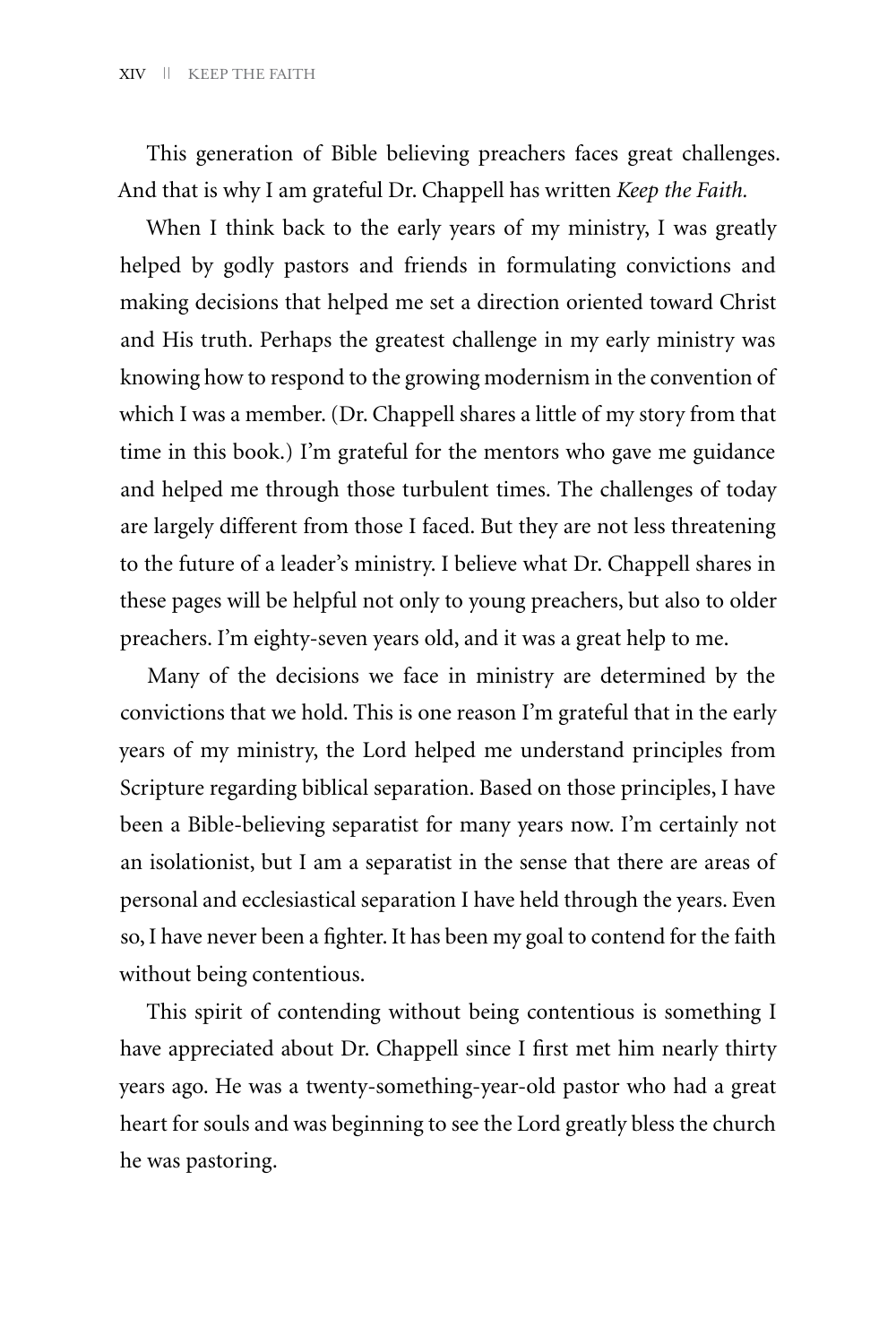Over the years, the Lord has closely knit Dr. Chappell's and my hearts. It has been my privilege to not only serve together with him as a colaborer, but also to watch him continue with the same heart, the same focus, and the same convictions in the path on which he started. And it has been my great amazement to watch him continue on this path with deepening wisdom and insight into the various challenges and trends of ministry.

Over the past several years, Dr. Chappell has often mentioned to me his burden for the book you are now reading. This book is not the result of a few hours or days. It has been lived over a lifetime and has been in the making now for some time. I'm thankful he wrote it, I'm thankful for the thought and prayer he has put into it, and I believe it will have a great influence for the good of the gospel.

You may or may not agree with everything that is written here. However, I have always felt that if I could gain something from the writings of others that would help and encourage me, it was worth my time and energy. This book, in particular, is worth your time.

I trust and pray that you will receive this work with the same gracious, prayerful attitude in which it was written.

> Dr. Don Sisk Director Emeritus, Baptist International Missions, Inc. Chairman of Missions Department, West Coast Baptist College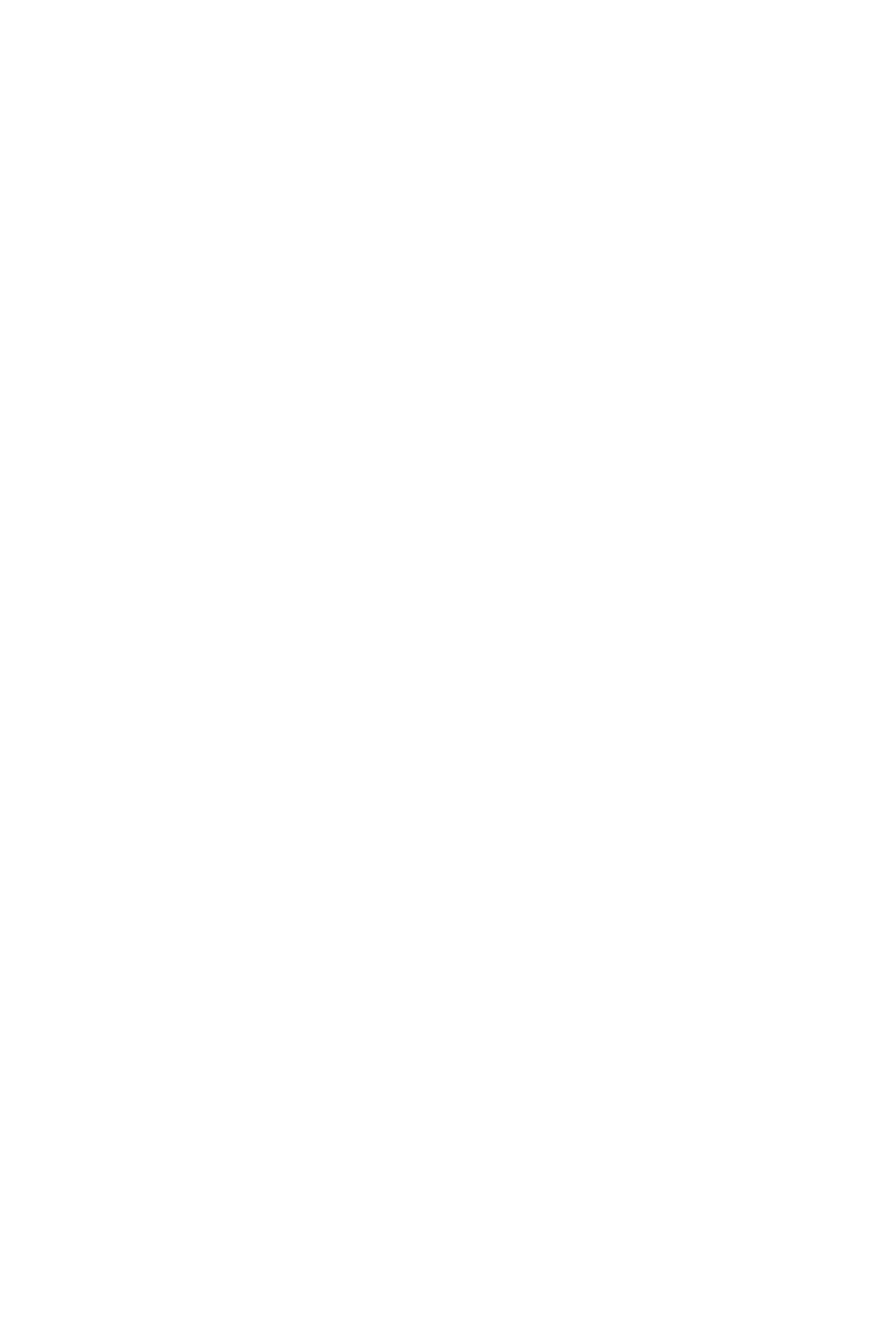#### INTRODUCTION

# STRIVING TOGETHER

 $\bigcap$  INCE THE LORD BROUGHT my wife Terrie and me to Lancaster Baptist Church in July of 1986, our church's theme verse has been Philippians 1:27: "Only let your conversation be as it becometh the gospel of Christ: that whether I come and see you, or else be absent, I may hear of your affairs, that ye stand fast in one spirit, with one mind striving together for the faith of the gospel."

Some years later, when I began hosting preaching and training conferences across the country, I called them "Striving Together Conferences." The website our ministry hosts for collaborative encouragement and resources is ministy127.com, based on the Philippians 1:27 reference about striving together for the gospel. And our church's publishing ministry is named—wait for it—Striving Together Publications.

In case you can't tell, it is my desire to partner with others for the spread of the gospel. I love the heart of the apostle Paul expressed in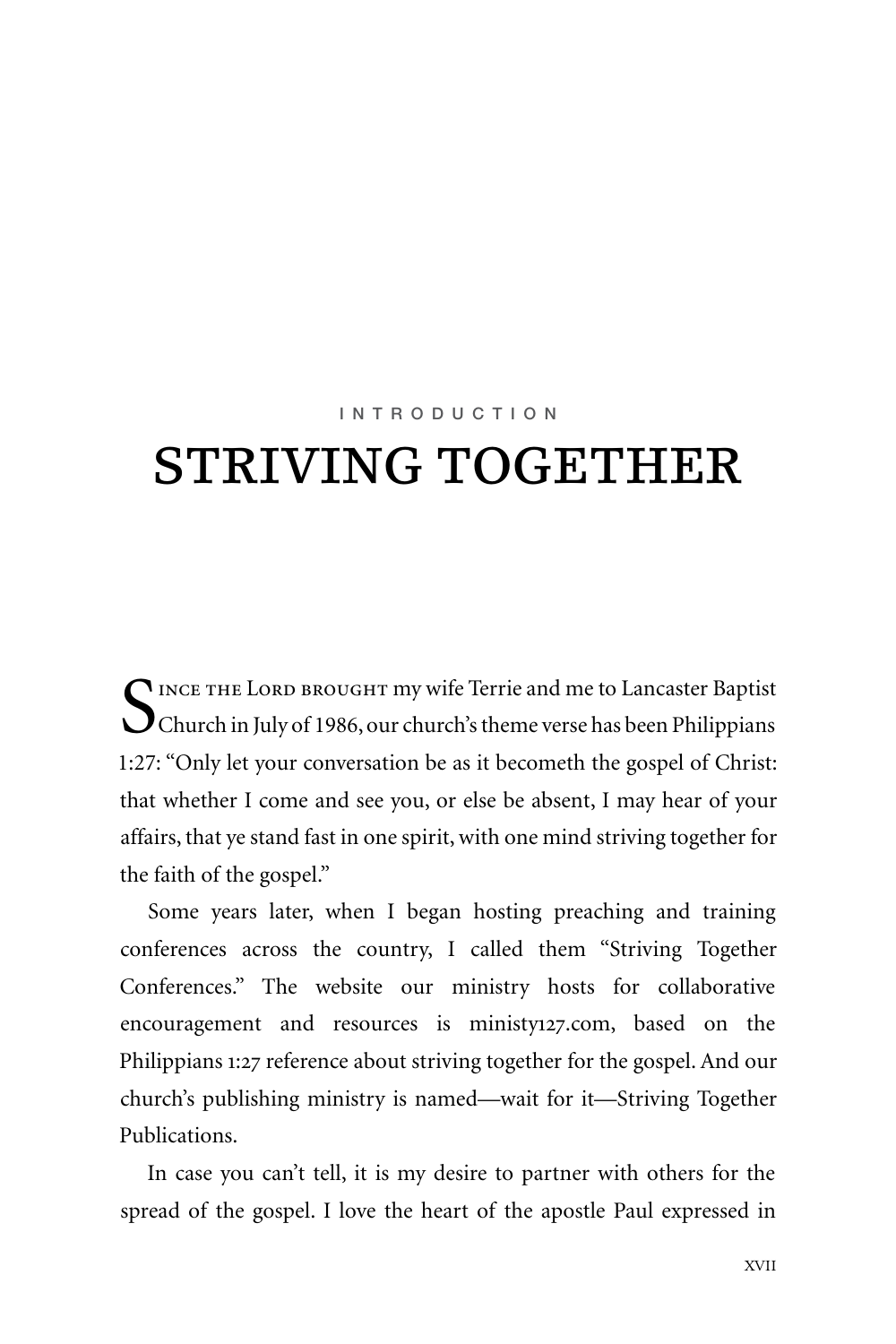Philippians 1 as he implores this church to stand fast in one spirit, with one mind, striving together for the faith of the gospel.

- **• One spirit** can only come through the filling of the Holy Spirit within individual Christians. This is true of the spirit within a local church as well as among Christians from various churches.
- **• One mind** can only come as individual minds are aligned to the same center—Christ. It is as our minds are saturated with His Word, focused on Him, and embracing His truth that we have unity.
- **• One goal**—the faith of the gospel—can only come as we truly make Christ's last command our first priority. Our "striving together" is not for the sake of nebulous unity or simply enjoying camaraderie. It is because together we can do more for the furtherance of the gospel than any of us can do alone.

In recent years, I've been encouraged by the desire among leaders for greater collaboration and striving together. I love pastors and have willingly poured my time and strength into encouraging and helping them into and in the ministry.

In particular, I thank the Lord for the leaders a generation and more younger than me. I see many incredible strengths in these leaders. Those I talk to deeply desire Christ-centered, authentic ministry. They want substance over show. They value teamwork. And while they appreciate past heritage, they want to see greater things in the future. Specifically, they want to reach their generation with the gospel. These qualities thrill my heart.

But at the same time that I'm encouraged by these strengths, I'm troubled by some of the weaknesses, specifically an unwillingness to separate from those whose doctrine is unbiblical. While I'm deeply thankful for the renewed desire among fellow independent Baptists for greater teamwork and unity, I'm concerned by a seeming lack of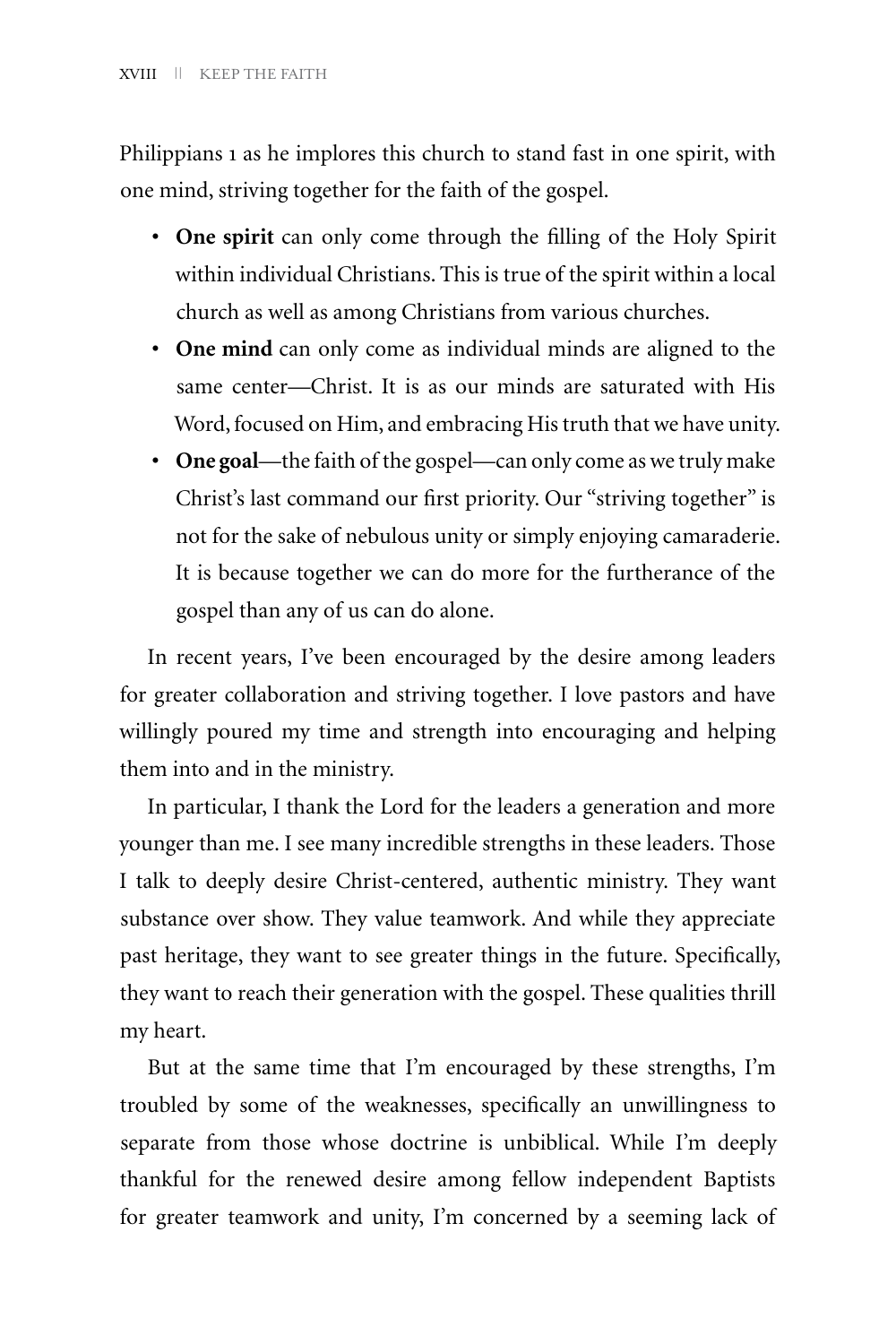understanding of or convictions for biblical separation—a principle I'll define more clearly in the coming pages. It has been this concern that has birthed this book.

I started writing this book ten years ago. First a few memos—notes to myself in the midst of wakeful nights. Then a yellow pad, sketching out what should be included and how it should be arranged. Over the following weeks, I tweaked the outline and scribbled out more memos.

I knew this project was vital. I was watching good men, men whom I love and in whom I had invested, walking dangerous bridges of compromise. Some of the sleepless nights were spent in prayer and concern for them.

At one point, my schedule and these concerns along with trials of health in our family became too much to carry. I stepped back to get rest, and I unplugged. I learned to pray more and worry less. Through this experience, the Lord renewed in me a learning how to leave ministry concerns with Him and how to pace myself in service for Him. (The more tangible results were the books *Stewarding Life* and *The Burden Bearer.*)

As I prayed more, I gained both a renewed trust in God and a renewed burden to write this book. That burden has only grown.

Additionally, over the past several years, I've listened more. Although the core content of this book hasn't changed from what it would have been if I had completed and published it ten years ago, I believe I understand better the questions younger leaders are asking. I've had countless discussions with younger men who desire to know *why* rather than to simply be told *what*. They ask good questions and value substantive answers. I appreciate that. I trust this book reflects my heart to listen and come alongside with answers to the questions that are being asked.

Many of the trends and terms we'll discuss in the coming pages first came to my attention through students at West Coast Baptist College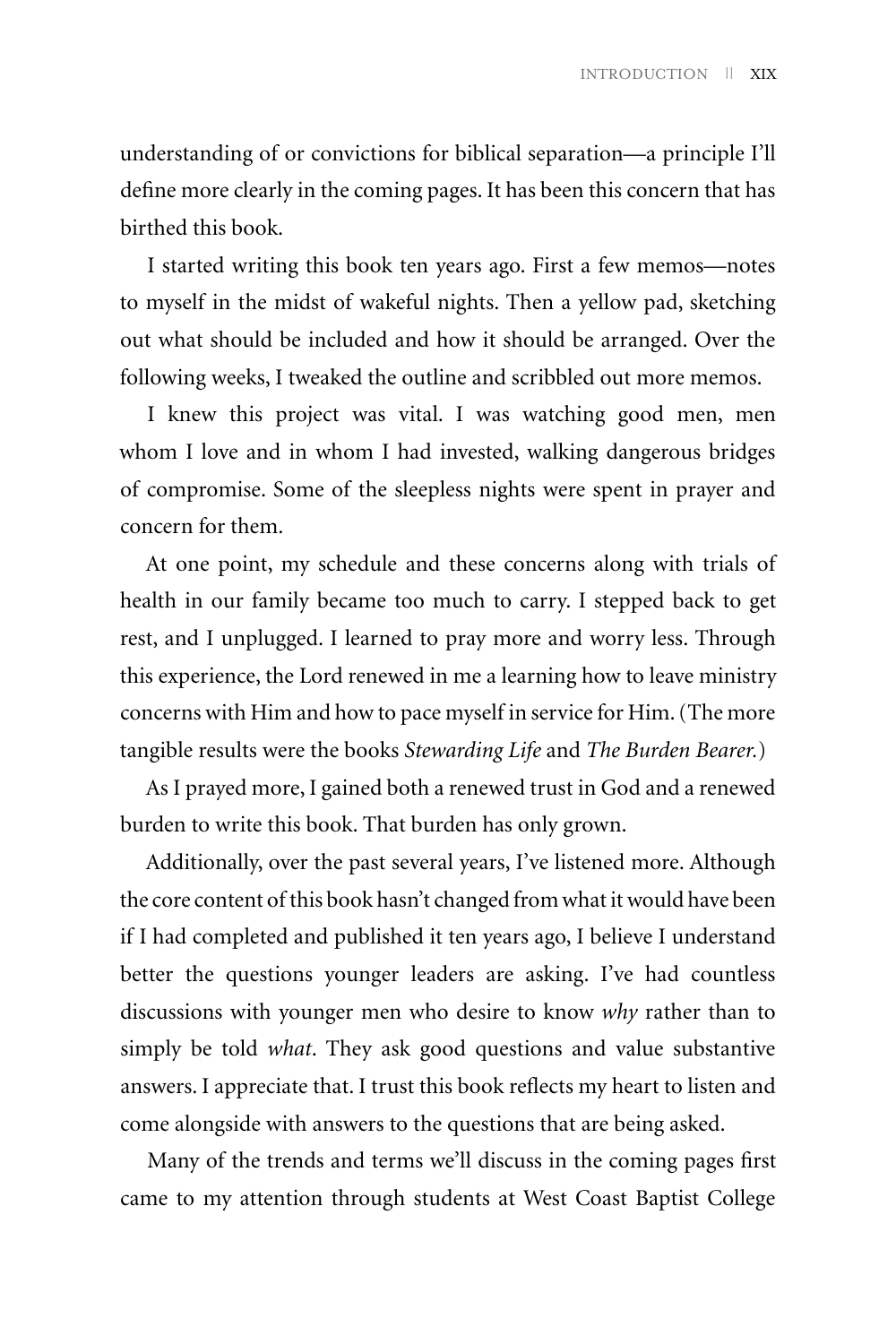asking for my take on them. In the Practical Theology class I teach, I encourage questions and have enjoyed the resulting conversations with young minds who are still forming their ministry philosophy. They see the trends, hear the buzzwords, and want to be sure they are preparing to build a ministry that honors God, is faithful to His Word, and reaches people with the gospel. In part, it has been their questions that have prompted me several times over the past several years to return to this manuscript and both enlarge and complete it.

I've arranged the book in three sections:

- **• Part 1: Standing for Biblical Truth**—In these chapters, we look at the importance of truth, the biblical practice of ecclesiastical separation, and the historic practice of those who have stood through the centuries—including the original fundamentalists and then the beginning of the independent Baptist movement.
- **• Part 2: Discerning Ministry Trends**—In these chapters, we examine a few current ministry trends—doctrinal and practical and their strengths and weaknesses.
- **• Part 3: Reaching forward with the Gospel**—In these chapters, we look to the future and our commission to reach the world with the gospel.

Another way to break these sections down is this comparison:

- **• Part 1**—Ministry *practice.*
- **• Part 2**—Ministry *philosophy.*
- **• Part 3**—Ministry *motivation.*

This book deals with questions related to keeping the faith in a day when many depart from it, so naturally, the focus of it will lean toward biblical separation. But my heart is for unity and the furtherance of the gospel. Due to the subject matter, my heart to encourage comes through most clearly in the final chapters. I hope you'll stay with me until then.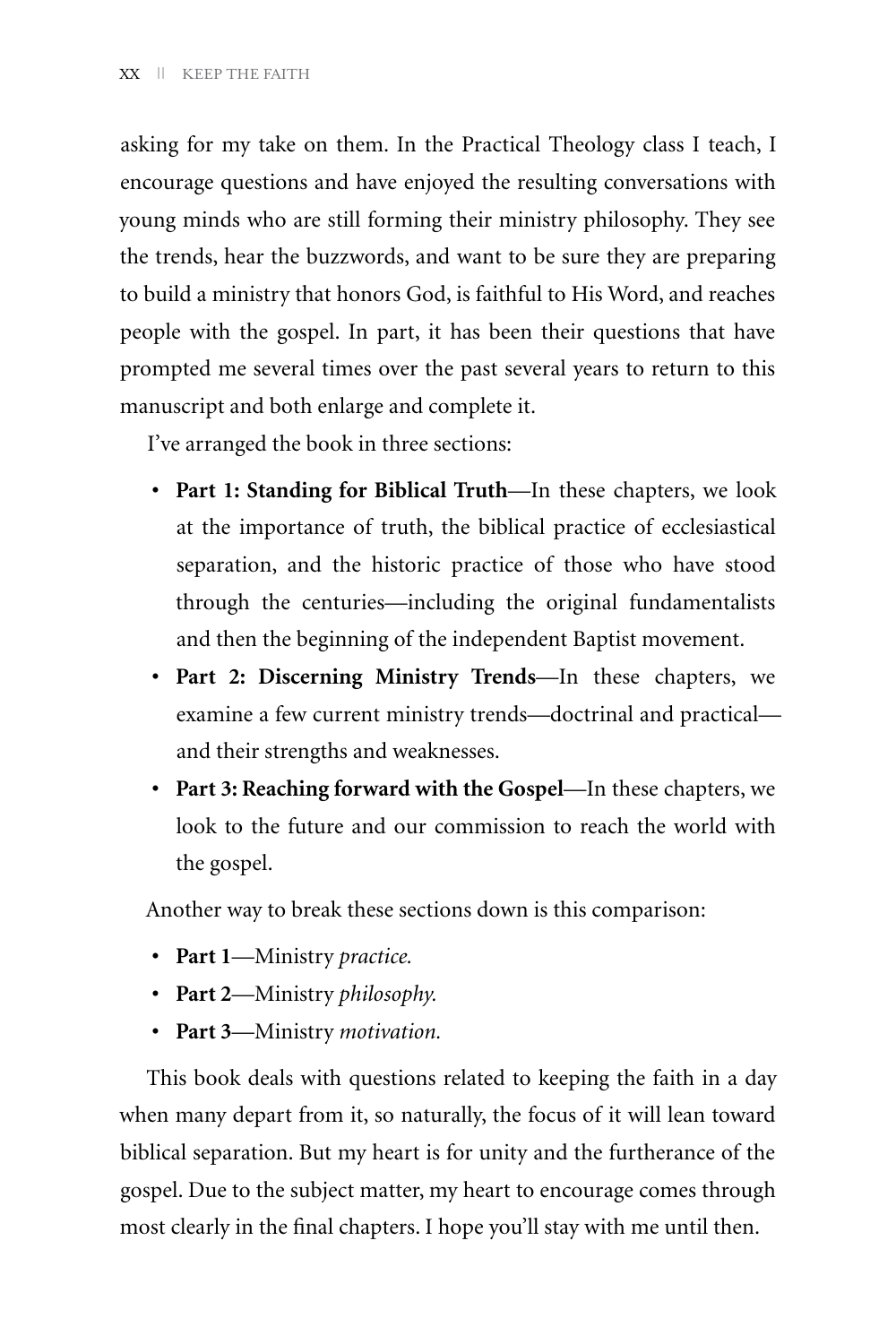In the pages that follow, I hope to convey that unity and separation are not opposite ends of a spectrum in which one must find balance, but they are the opposite sides of the same coin that faithful servants of God have held through the centuries. The fact is, biblical separation is not a negative; it is a positive trait that allows for true unity. Separation is not punishment—withholding fellowship until someone conforms to my way; it is a choice to walk with others who are aligned with God's revealed truth.

I have friends who are not independent Baptists. I've been encouraged by many of their books and ministries and, in some cases, a cup of coffee and prayer together. I rejoice in every soul that is saved through the efforts of ministries not just like mine. But all of us have to determine what our ministry philosophy is, who we will allow to deeply influence us, and with whom we will platform and partner.

This book is not advocating separation over preference or personal standards. In fact, it is not even about ministry style or personal standards. Although we will touch on the biblical basis for holiness in our personal lives, I don't argue in this book for the specifics of how that plays out. These are personal and local church issues.

This book is not about me dictating who is "separated enough" or who should preach for whom (as if my opinion even mattered). I don't intend to tell you what you can read or with whom you should fellowship. I recognize the need for each of us to follow the Holy Spirit's leading in these matters.

In some ways, writing a book like this is a no-win. Some may think I'm not specific enough or including enough material on personal separation. Others may think I'm too conservative and criticize my stand as being judgmental. But I'm not writing this book to win; I'm writing to help.

I write primarily to theologically-conservative Christians who share Baptist doctrine and a concern for contending for the faith once delivered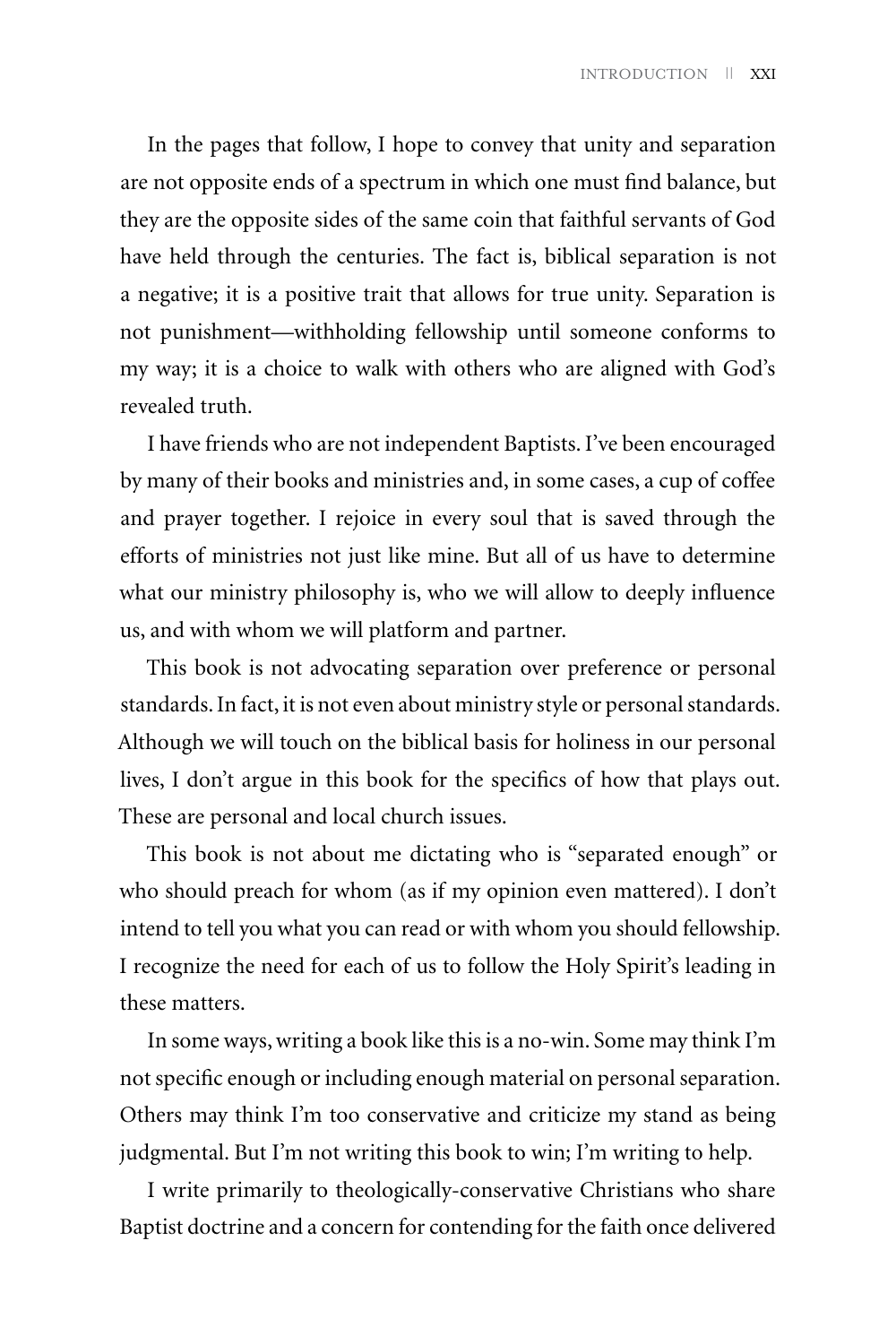to the saints. Anyone who identifies with that statement will hopefully find helpful material. I suppose, however, that even more specifically, I write to younger men in ministry who have been taught or seen some of the issues related to separation, but have questions about how, when, where, why, and if practicing separation is biblical or an isolation strategy sure to kill the power of the gospel. I trust you'll find many of your questions answered in these pages.

In the bibliography, you'll find books with much greater detail and depth than this one, which is in no way exhaustive. I hope you'll reference and read some of the other books I've studied. I will quote in this book from different sides of an issue, including using support quotes from authors I don't agree with on other issues. Some of the quotes I'll use are from men or movements that once stood with much more clarity.

Also, I hope that you'll read this book in context with my previous books. Two are especially relevant: In *Guided by Grace* (which I wrote while in my thirties), I made an appeal for servant leadership among independent Baptists. I encouraged grace-based, rather than fleshlydriven, leadership in the local church as well as in our interactions with one another. In *The Road Ahead,* I wrote about imbalances in independent Baptist ministry and implored a return to humility and unity where there is no doctrinal compromise. I'm not oblivious to the weaknesses among independent Baptists, nor do I consider myself free of weakness or error. But I am grateful for my heritage, and I hope to pass on our biblical practices.

Ultimately, I long for revival in our midst. I don't write to restore "glory days" to a movement. I write to lift up Christ, to join with those who promote and contend for the faith, and to encourage you in the spread of the gospel. To these ends, I pray this book is useful and successful.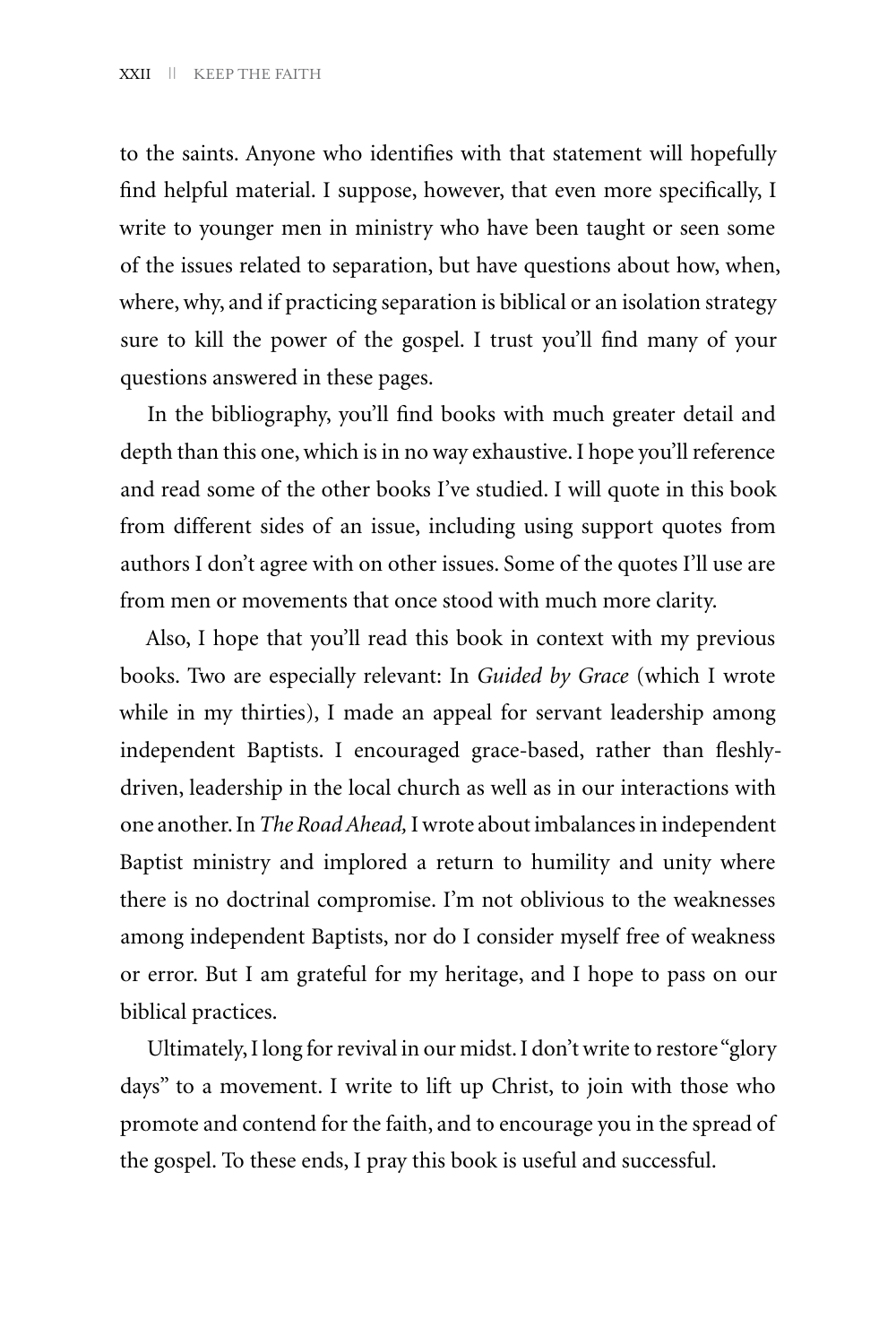PART ONE

# **STANDING FOR BIBLICAL TRUTH**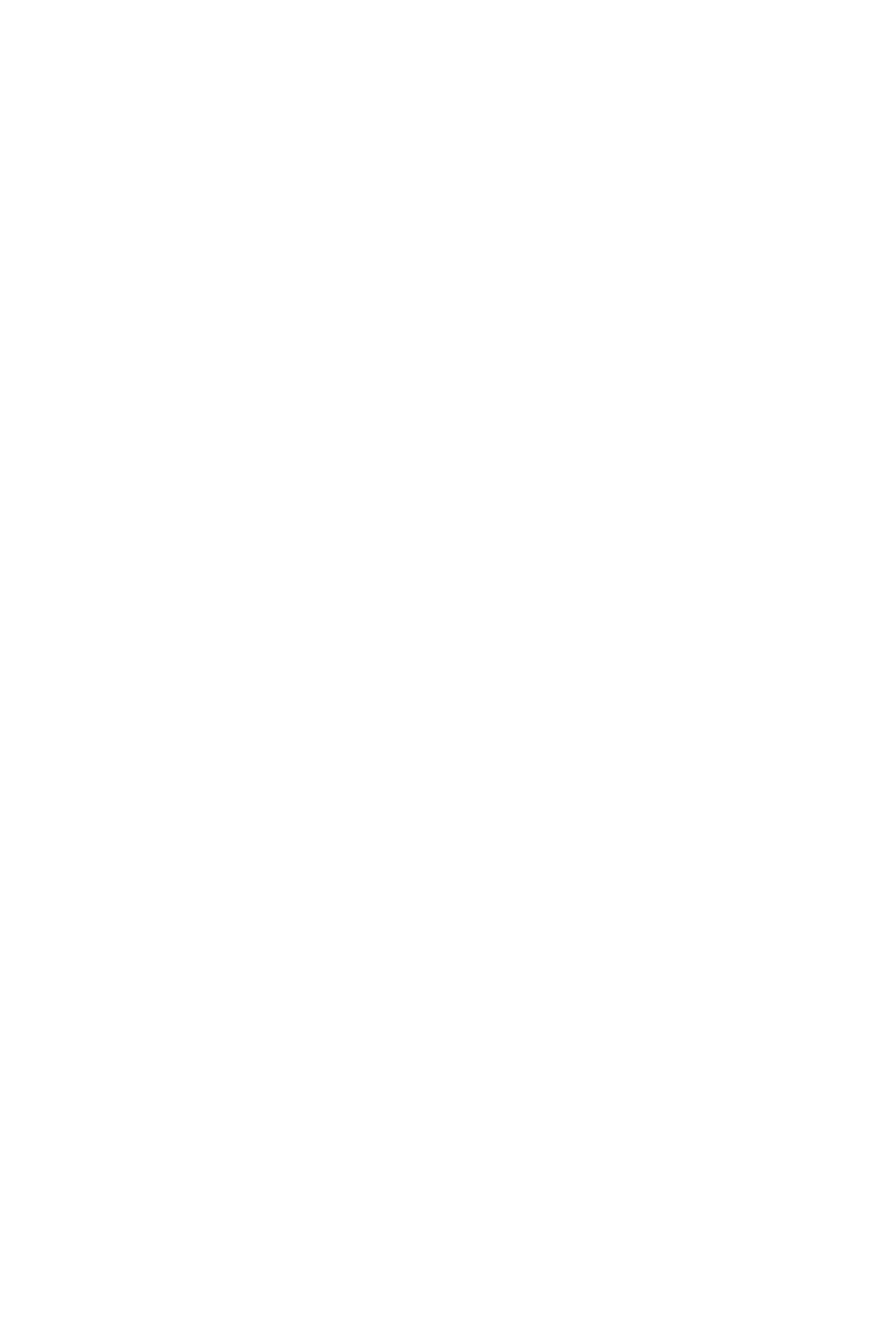#### CHAPTER 1

# THE IMPORTANCE OF THE TRUTH

 $\mathbf{W}^{\text{\tiny{E} KNOW THAT Every WORD of Scripture ``is given by inspiration of God'' (2 Timothy 3:16), but I will admit that the pastoral epistles$ are my favorite. In recent years, I've preached verse-by-verse messages through 1 and 2 Timothy and Titus with our church family. But when I had the recent opportunity to visit the island of Crete where Titus was ministering when Paul sent him the epistle written to him, there was one verse in particular that kept coming to mind: "Holding fast the faithful word as he hath been taught, that he may be able by sound doctrine both to exhort and to convince the gainsayers" (Titus 1:9).

No one knows exactly how the gospel first reached Crete. It may have been through the witness of Cretians saved in Jerusalem on the day of Pentecost. It may have been through one of Paul's missionary journeys. (Acts 27:7–8 tells us he stopped at Crete.) But however the gospel first came, there was a lack of sound teaching and doctrine among the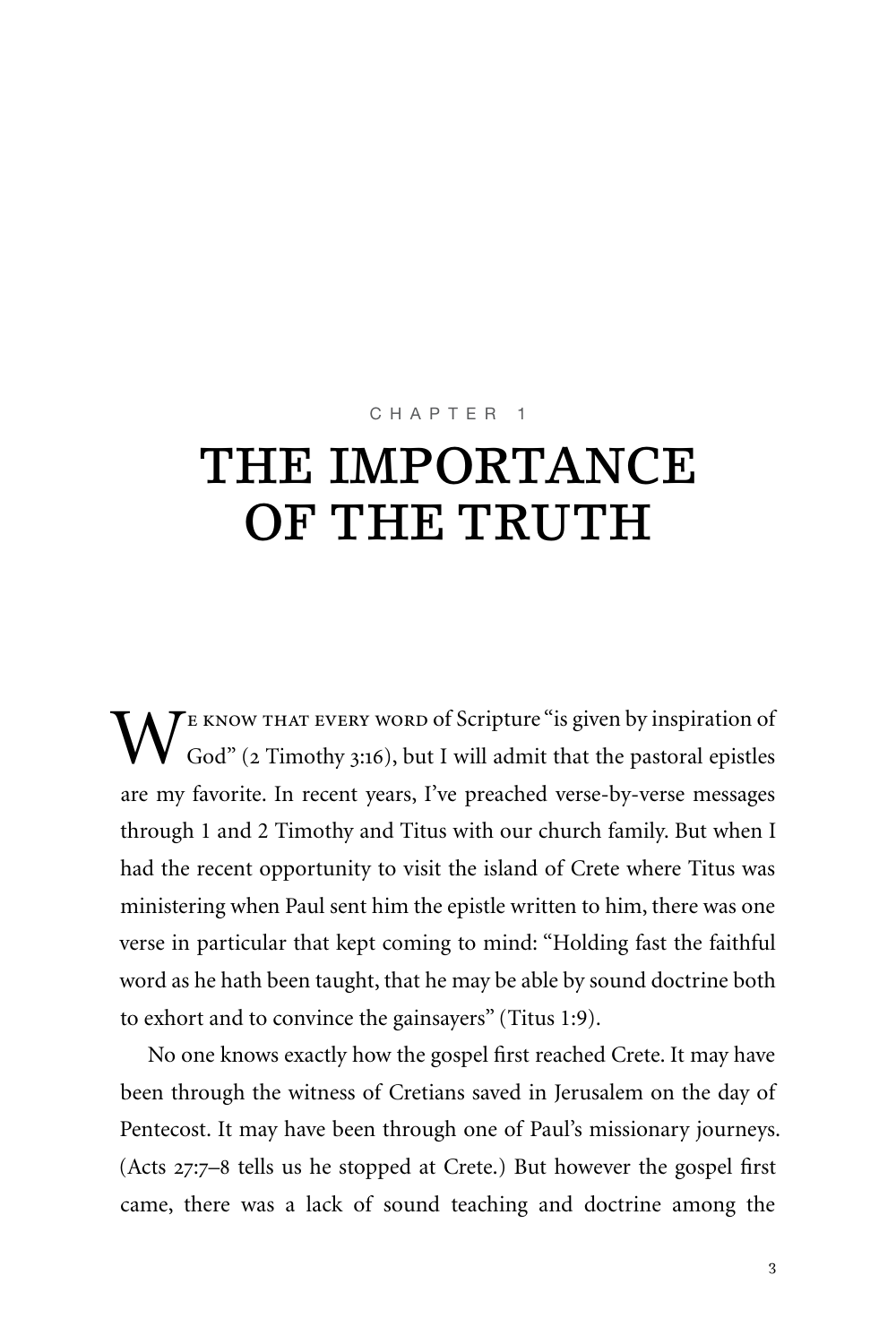Christians scattered across the island. So Paul left Titus in Crete to "set in order the things that are wanting" (Titus 1:5). I tried to imagine what it must have been like for Titus as Paul charged him with bringing order and leadership to these congregations. And then what it was like for Titus as Paul sailed away.

While visiting Crete, I hired a van to go to the southern part of the island, just north of Libya and Egypt, where we toured the ancient settlement of Gortyn. There we learned of a history that stretches back to at least 1050 bc and includes advanced Minoan settlements and eventually a flourishing and well-fortified Greek city that was the capital of Crete.

In the ruins of the old city, archaeologists discovered the Gortyn Code (or the Great Code), which is the oldest and most complete known example of a written code of ancient Greek law. Carved into the stone wall, its many columns of text are truly impressive to behold.

To me, however, even more amazing than running my fingers along the inscriptions of the Gortyn Code or seeing the ruins of the Basilica of Gordys (a Byzantine church dedicated to Titus and believed to have been built over the place where Titus was martyred), was the enduring legacy of Titus and the pastors he trained. If Titus was indeed martyred, it would be consistent with the legacy he left for other pastors who were also willing to give their lives for Christ.

Titus ministered in Crete around AD 56, and tradition says he continued there longer than half a century, until AD 107. His mission was to train pastors, and as Paul had instructed him, he challenged them to hold "fast the faithful word" that they would "be able by sound doctrine both to exhort and to convince the gainsayers" (Titus 1:9).

The test of faith for Titus's ministry, however, reached beyond his lifetime. In fact, it was AD 250 when the Roman emperor Decius demanded sacrificial worship under the penalty of death for those who refused. The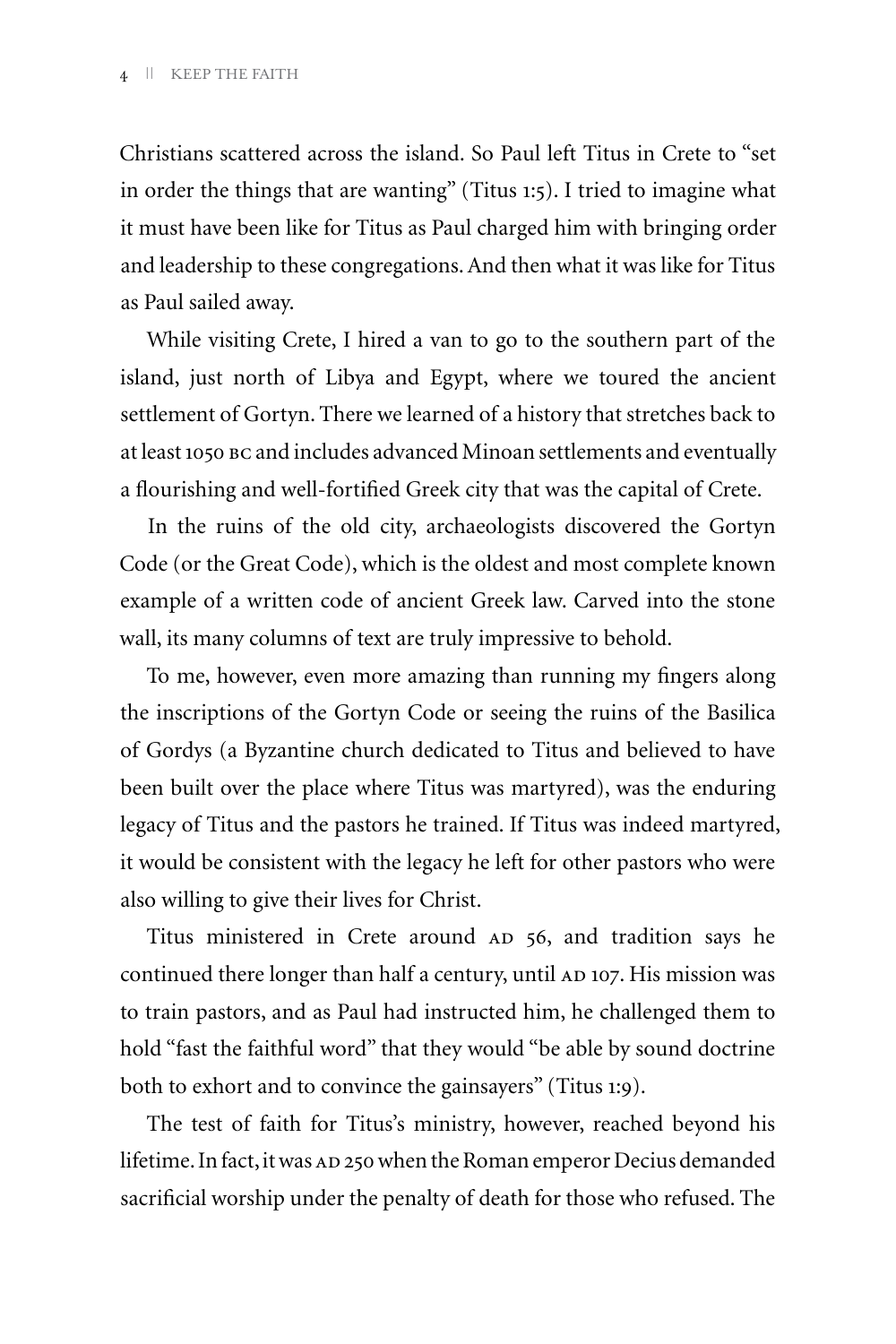local governor (who was also named Decius) rounded up ten pastors from throughout the island of Greece who refused to obey the edict and had them tortured for thirty days. Their agony was extreme. They were scourged, racked, dragged upon the ground through dung heaps, stoned, spat upon, and starved. When they remained strong in their refusal to worship the emperor, they were martyred.

As I stood outside the old city of Gortyn in the Roman amphitheater where these ten pastors were beheaded, I wondered, "How many years after my preaching ministry will those whom I've led to Christ and their descendants still be keeping the faith?"

Here in America, we've enjoyed religious freedom. Not only is that changing, but our entire culture is following the path of the Romans. Any hope I have for our country lies in my hope for a spiritual revival. Short of a national revival, I believe our country is headed to complete paganism.

So as I stood there where these ten spiritual descendants of Titus were martyred for their faith, I thought of the direction of compromise and entitlement-oriented ministry in America. And I wondered, "Will the teens in our youth groups stand under the pressure of paganism? If the Lord does not return first, will the churches today that are following culturally-approved paths produce Christians whose allegiance to the Lord will be strong enough for martyrdom? Will this trajectory of ministry hold firm 150 years from now?"

Making disciples and building an authentic New Testament church is not about following popular leaders or "shock jock" preaching trends. I believe Titus would tell us that the direction of ministry that will stand the test of time must be the direction of a Christ-centered commitment to biblical truth.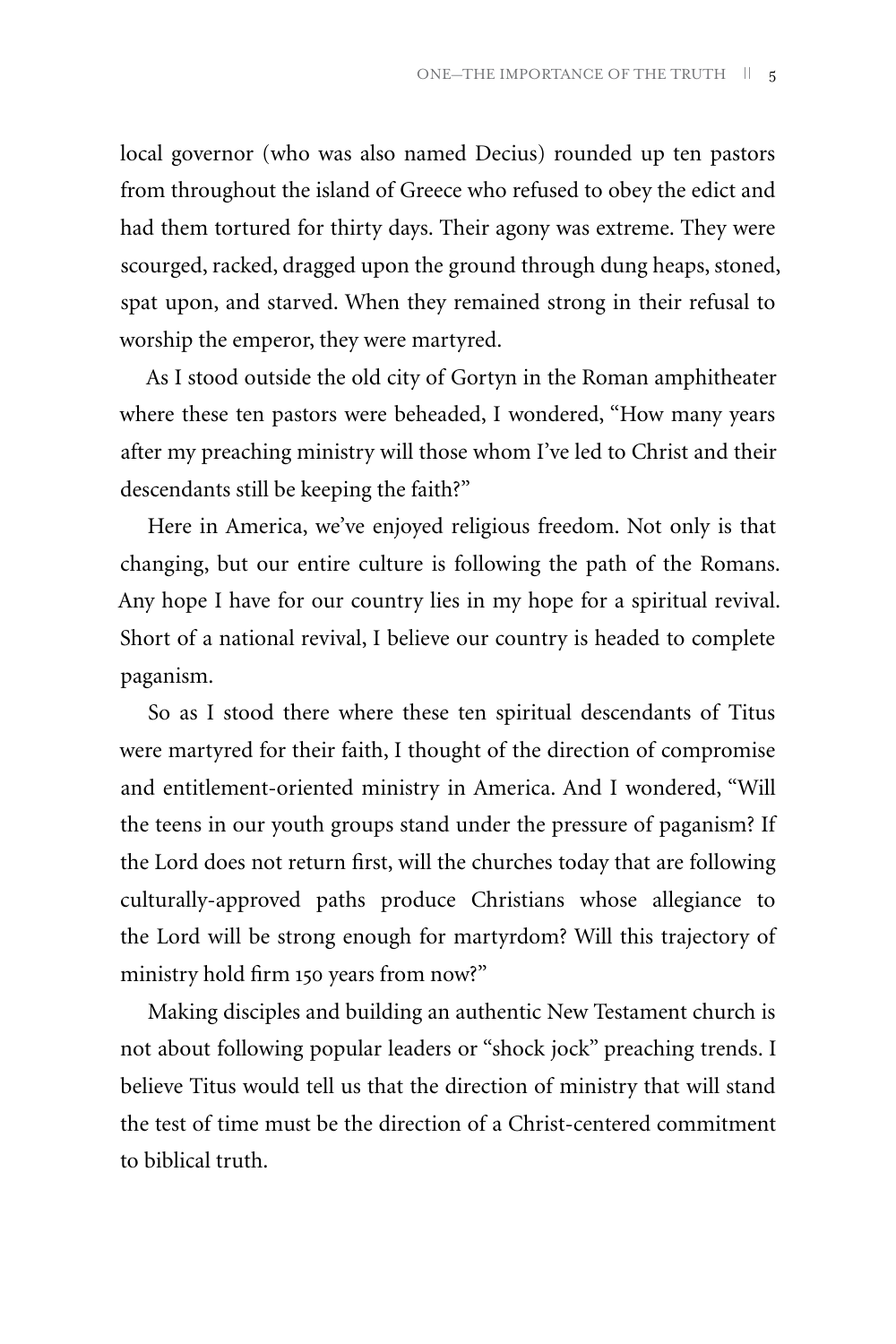#### WHY THE TRUTH MATTERS

We enter ministry with a passionate desire to share the truth. We know that the gospel is "the power of God unto salvation to every one that believeth" (Romans 1:16). We preach it, share it one on one, and labor to disciple young Christians and help them become grounded in their faith. We watch the Holy Spirit transform lives through His truth.

But in a world where any claim of absolute truth is despised and where a growing number even of Christians believe that truth itself is too controversial, there is tremendous pressure to position our ministries relative to culture rather than to truth.

But that's not how New Testament Christianity works. The history of the world is a history of man's position to the truth. From the Garden of Eden until now, Satan attacks the truth and deceives hearts through his lies. We who know Christ and hold the truth *must* be committed to it personally and ecclesiastically. Any ministry endeavor with long-term significance for Christ and lasting fruit will be centered on truth—Jesus Himself and the written Word of God.

In recent decades, post-modernism has been overtaking America. Today, it flourishes to the point that our society is easily and accurately described as a post-Christian society.

What has contributed to this regression? Is it a corrupt government? Is it because the "moral majority" has sunk to a minority? Is it because many of our government leaders no longer publicly affirm Christianity and often belittle Christian values? No, I believe it is because local churches do not stand for the revealed truth of God and have been unwilling to contend for the faith.

The reason we have entire denominations that deny the deity of Christ, ordain homosexuals, and refuse to preach against sin is that Christians have forgotten the value of truth and the command to stand for it. And it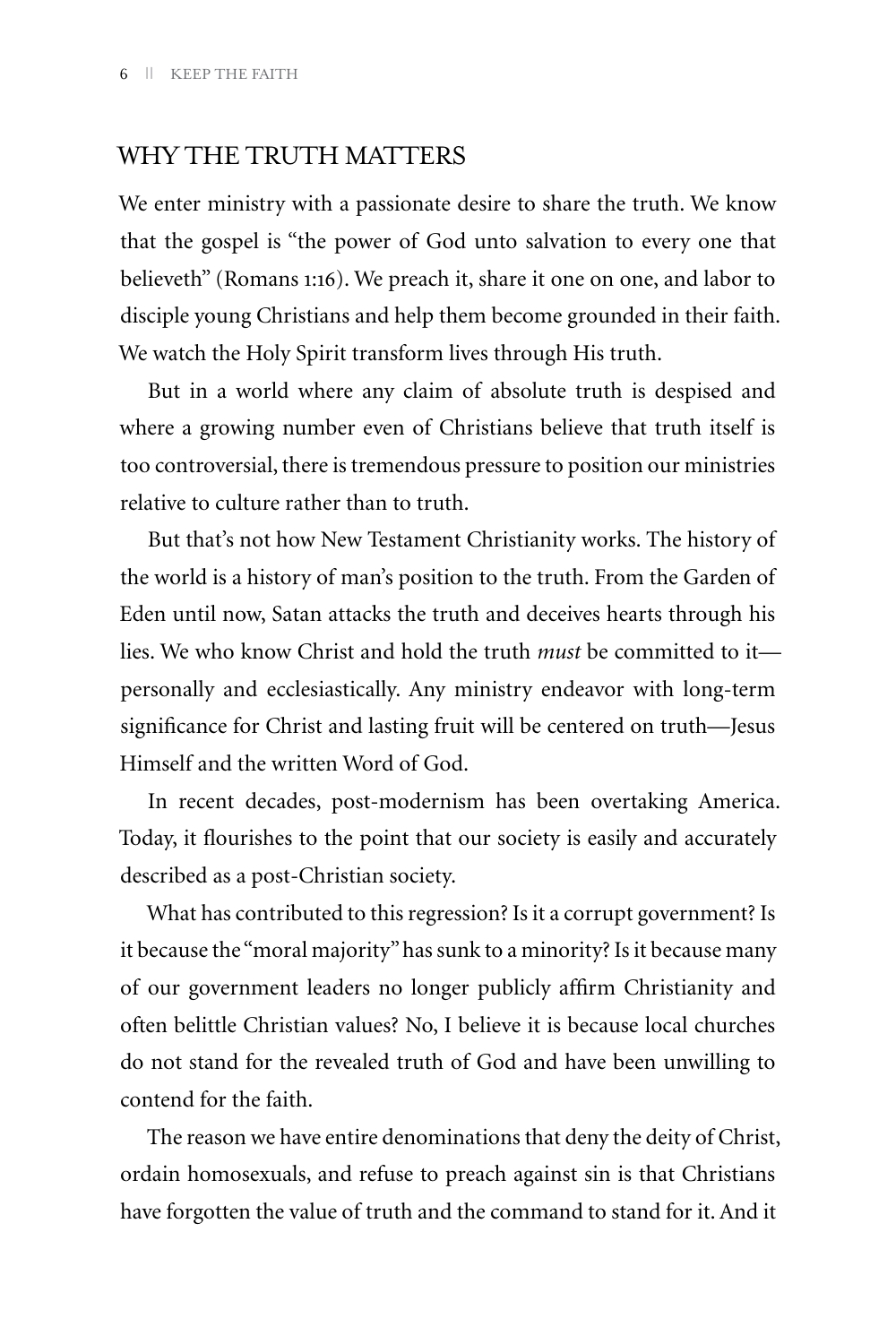didn't happen overnight. It happened as, over time, leaders downplayed truth for expediency, often under the stated intention of not offending a lost world.

This is a problem Francis Schaffer wrote about over thirty years ago: "Here is the great evangelical disaster—the failure of the evangelical world to stand for truth as truth. There is only one word for this—namely accommodation: the evangelical church has accommodated to the world spirit of the age."<sup>1</sup>

Schaffer's word for it is *accommodation.* Another word is *compromise.* As another author pointed out, "A great part of the evangelical community has transferred authority from *Sola Scriptura* to *Sola Cultura."*<sup>2</sup>

When churches become more concerned with how truth is received by unsaved people steeped in a godless culture than they are concerned with the truth itself, compromise is sure to follow. Compromise then leads to an accommodating theology that eventually leaves lost people the same as they were before they started—steeped in a godless culture without biblical truth. Vance Havner said it this way:

Some Christians who once championed sound doctrine beat a retreat once in a while and from stratospheric heights announce that they do not 'stoop to controversy.' When a man contends for the faith in New Testament style he does not stoop! . . . Contending for the faith is not easy. It is not pleasant business. It has many perils. It is a thankless job. And it is highly unpopular in this age of moral fogs and spiritual twilights. It is a day of diplomats, not prophets. It is nicer to be an appeaser than an opposer. It is the day of Erasmus, not Luther; of Gamaliel, not Paul."3

<sup>1</sup> Francis A. Schaffer, *The Great Evangelical Disaster* (Wheaton, IL: Crossway, 1984), 37.

<sup>2</sup> Os Guinness, *Prophetic Untimeliness: A Challenge to the Idol of Relevance* (Grand Rapids, MI*:* Baker Books, 2005), 65.

<sup>3</sup> Vance Havner, "The Forgotten Anathema," *Sword of the Lord,* January 7, 1955.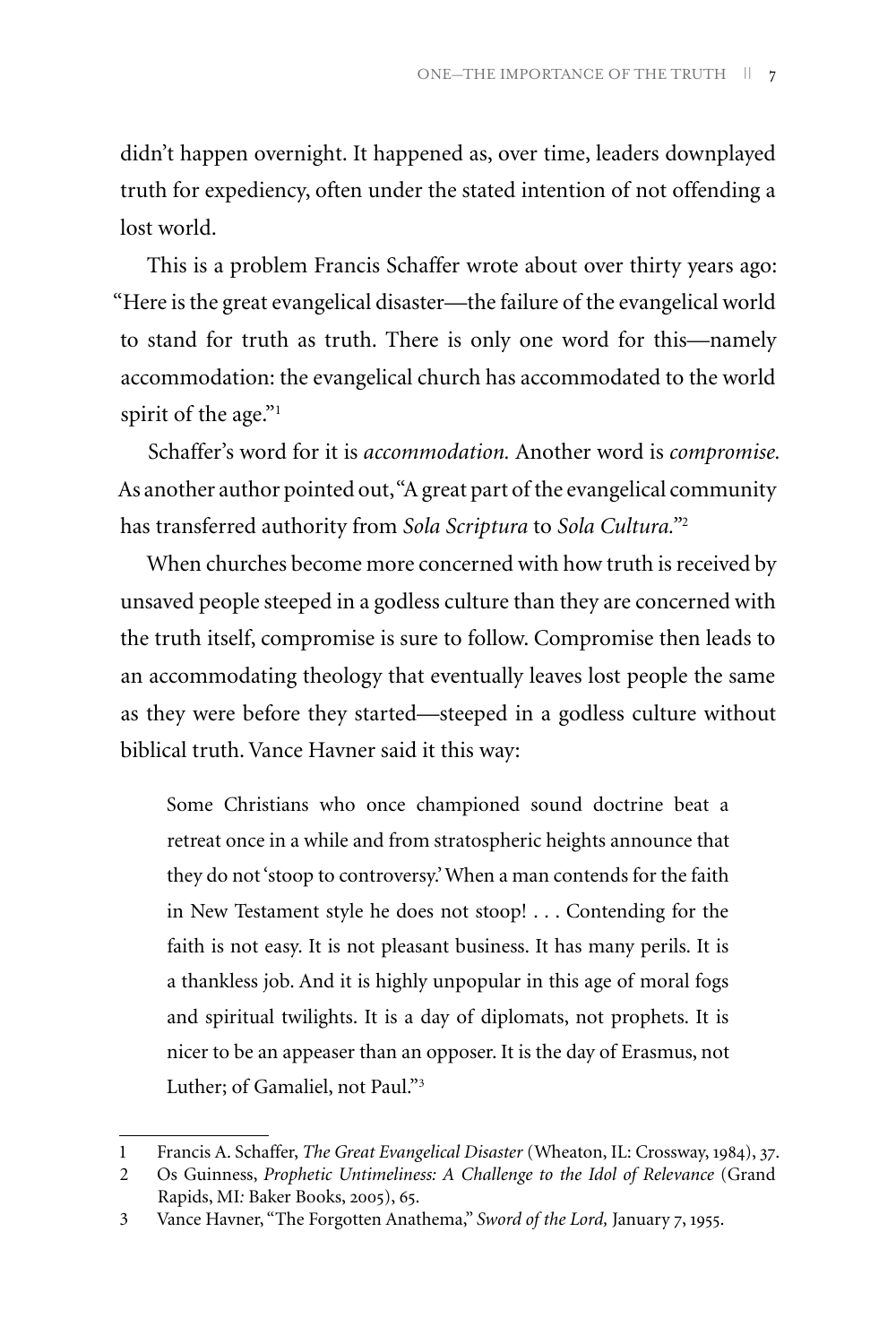Indeed, we are living in a day of much dialogue and little standing. Truth matters. Especially when it's gone.

#### THE GRADUAL SLIPPAGE FROM TRUTH

Truth, of course, is not relative. Jesus *is* the truth: "Jesus saith unto him, I am the way, the truth, and the life: no man cometh unto the Father, but by me" (John 14:6). God's Word also is truth: "Thy word is true from the beginning: and every one of thy righteous judgments endureth for ever" (Psalm 119:160). "Sanctify them through thy truth: thy word is truth" (John 17:17). Furthermore, the local church is "the pillar and ground of the truth" (1 Timothy 3:15). It is our responsibility to "earnestly contend for the faith which was once delivered unto the saints" (Jude 3).

The pull away from truth, however, often begins with our associations. A younger pastor recently told me that it is the older generation who is forcing the younger generation to align with evangelical Calvinists and seeker movement leaders because older men are separating from them. While this has indeed been the case in some situations, I have discovered it is not always true. In fact, I'm finding that it is often the other way around. Those who are now identifying with the softer, nondenominational philosophy are moving away (separating) from their own parents, pastors, and mentors in their practice and, in some cases, their faith.

A slippage from the truth does not take place only among those who outright deny the veracity and authority of Scripture, but it also takes place by those who have allowed a series of compromises to pull them from their commitment to God's Word. It can take place even among Bible-believing Baptists who lose their focus on and willingness to firmly stand for the truth.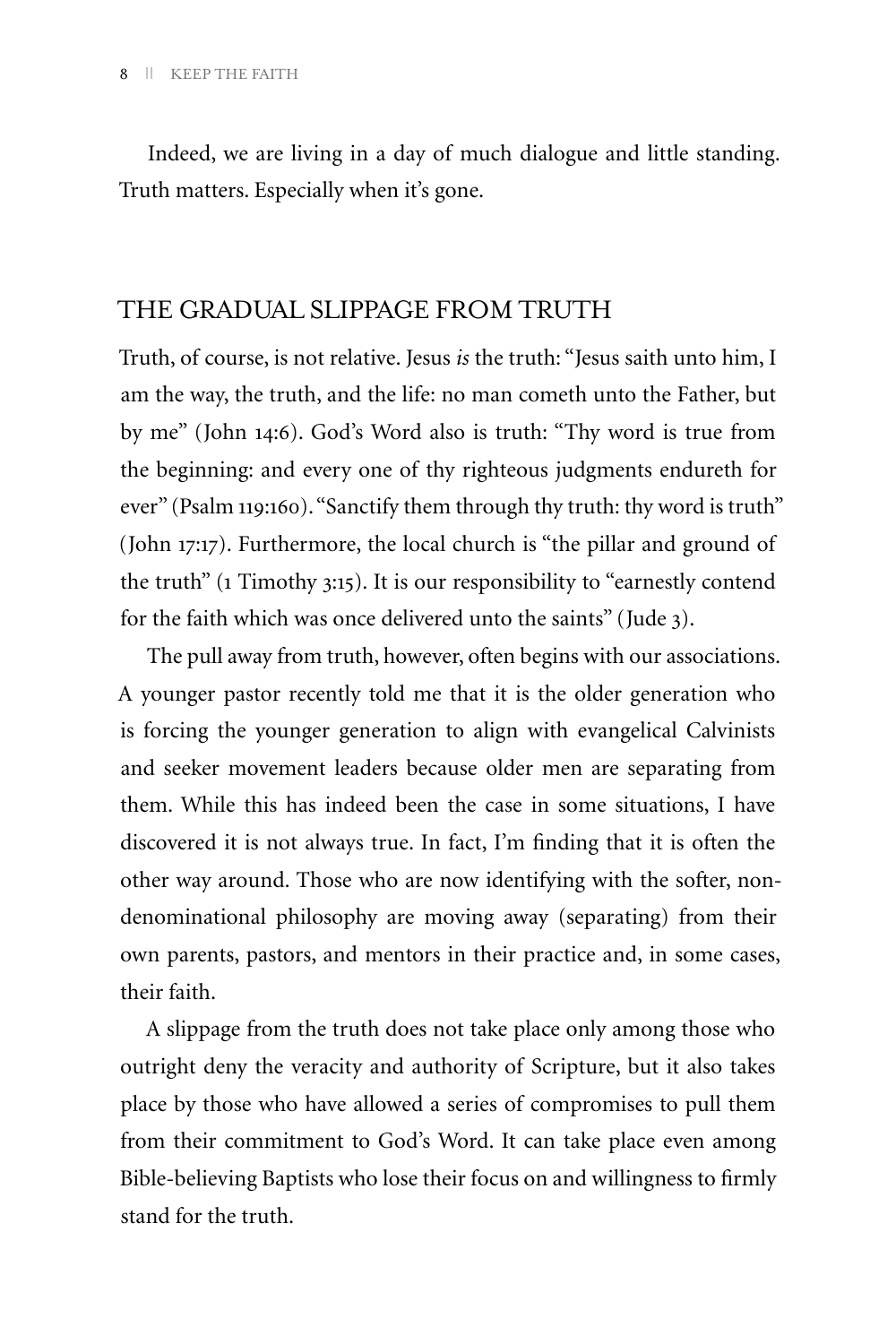The gradual moving away from a position of strongly identifying with truth often follows leftward steps through the positions noted in the following spectrum.



Let's take a closer look at each of these positions.

**Isolation:** Located on the far right of the diagram above is the *hyper separation* of those who refuse to fellowship with anyone who disagrees with them in any way—even when the person or group in question agrees fully in doctrine and 99 percent in ministry practice. This is where some of the ridiculous and petty separation has been practiced over issues such as slightly different dress or music standards, church architectural styles, whether or not a preacher wears a tie in the pulpit, and so on. Some churches and fellowships today have allowed past hurt or present insecurity to place them in isolation. Not only does this kind of separation not help those who practice it, but it is repulsive to those who yearn for a spirit of teamwork and have a desire to collectively reach their generation with the gospel.

**Separation:** In this book, I'll make a case for ecclesiastical separation practiced in a biblical way as being the proper position relative to truth. This separation from error is the only real foundation for unity. Those who obey the Bible commands in how they practice separation do so in a spirit of love with a commitment to contend for the faith.

**Relevance:** There is a very real sense in which relevance is needed in our articulation of truth and fits in with biblical separation on our continuum. But I use the term here to refer to a *focus* on relevance. Often those who are moving from a position of biblical separation do so while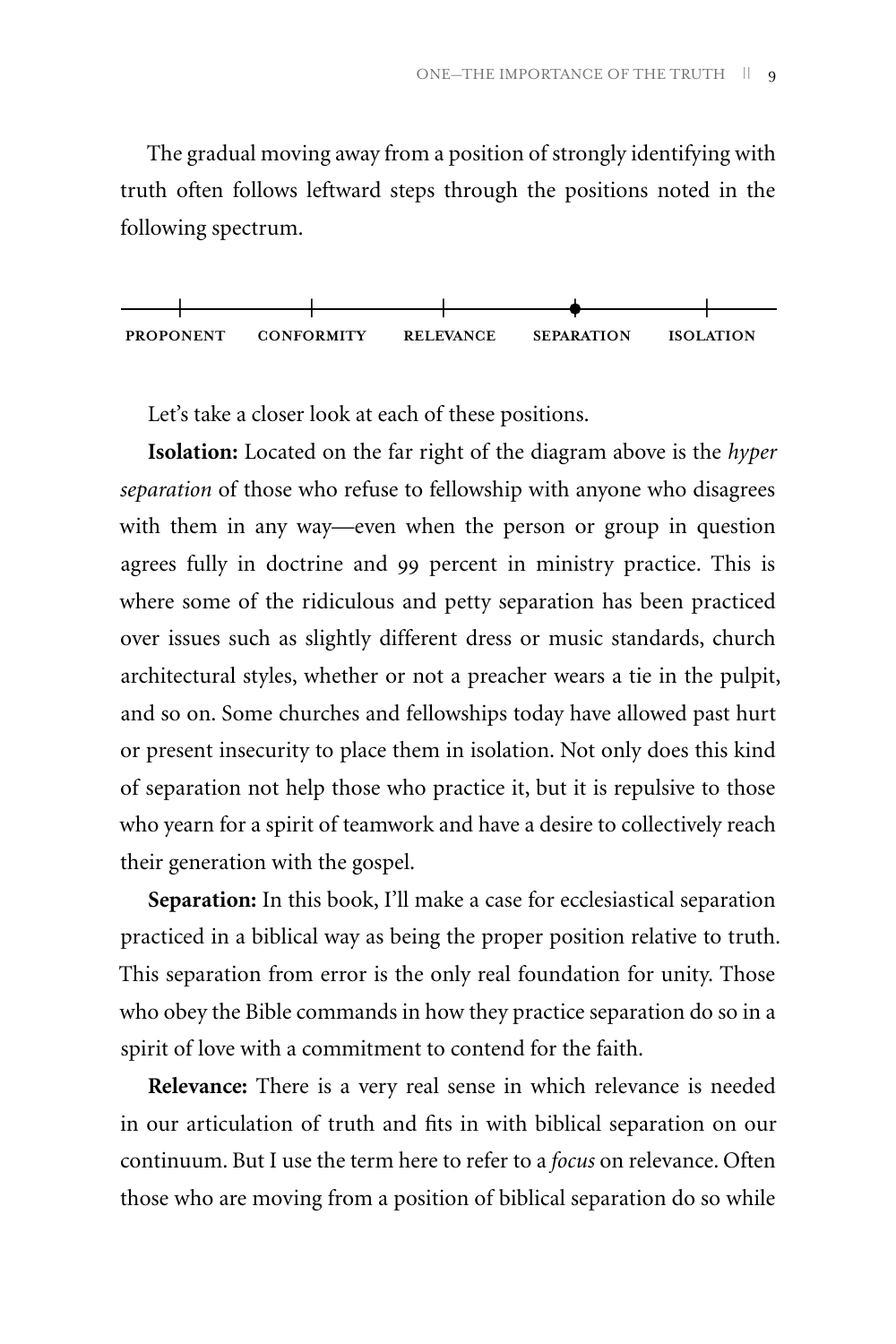stretching relevance outside of its biblically-supported role. Relevance is a tool, not a target; and biblical landmarks are needed to keep relevance within the bounds of truth. When relevance becomes more important than the truth that should be driving it, compromise takes place.

**Conformity:** This is where someone crosses that blurry line between being relevant to today's culture and conforming to the spirit of the age.

**Proponent:** From conformity, the next step is becoming a proponent of a brand of grace and ministry that justifies carnal methods and yoking up with those who teach unbiblical doctrines. These proponents, as we will see later in this book, so misinterpret the doctrine of grace that they deny that there is a distinction between what is carnal and spiritual (1 Corinthians 3:1), much less a need to repent when we are carnal.

Where it concerns the truth or practices relative to the truth, compromise is always dangerous. The decay produced by compromise doesn't reveal itself immediately. Sometimes it takes years—perhaps even a full generation—before we can see the decayed fruit of compromise. This is why it is vital that we understand what God's Word says regarding standing for truth. When we follow the clear commands of Scripture, we do not have to wait for the erosion of time to know if we are on track.

#### THE CHURCH AS A MENTORING ENVIRONMENT FOR TRUTH

The church must not only hold the truth, but also declare it and model it. In Philippians 4:9, Paul wrote to the church he had planted at Philippi, "Those things, which ye have both learned, and received, and heard, and seen in me, do: and the God of peace shall be with you."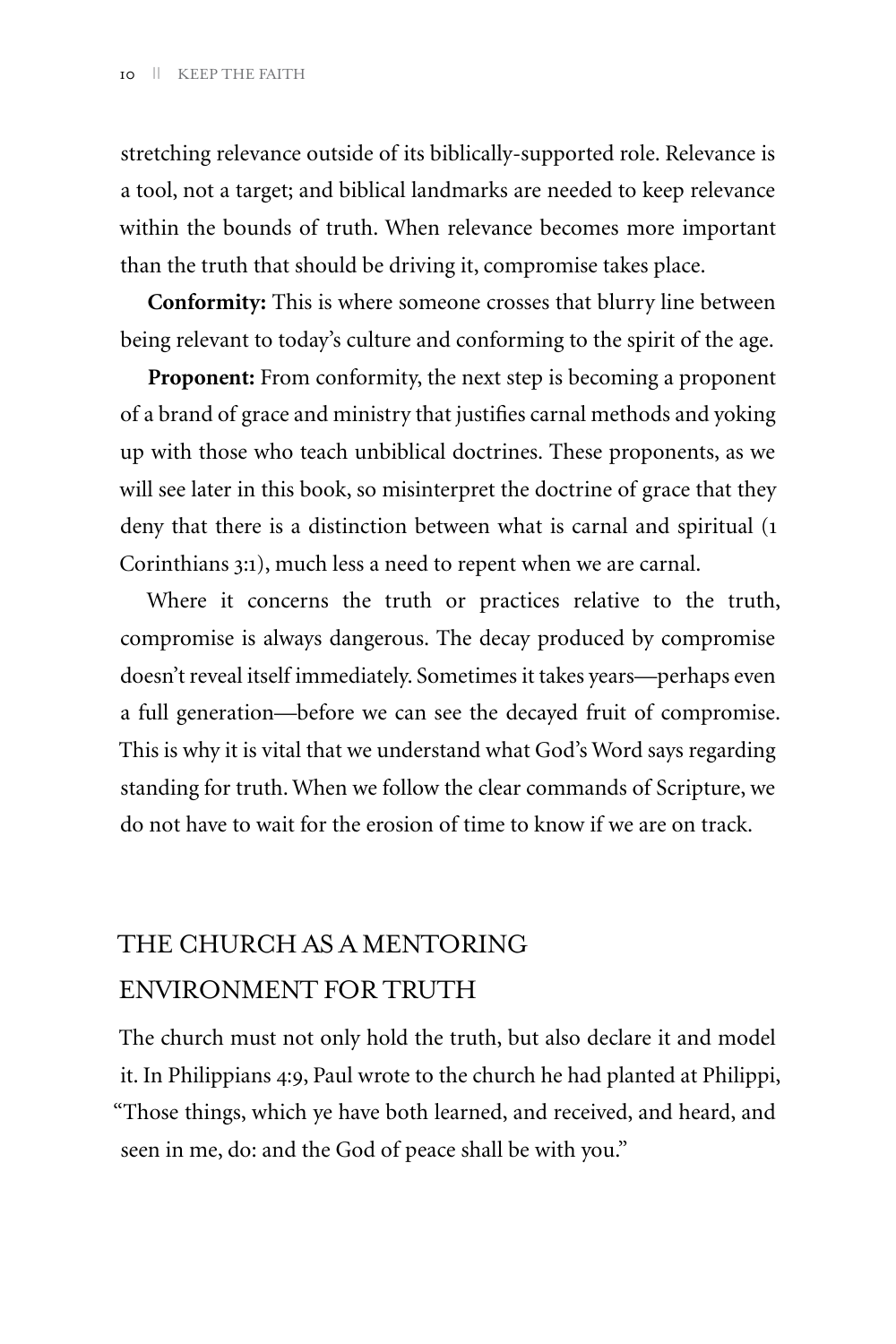The world is constantly breaking down biblical distinctives and values. As Christians, then, we must teach and model these in our homes and churches with increasing clarity.

John Adams, second president of the United States, gave advice that I wish preachers would follow today:

It is the duty of the clergy to accommodate their discourses to the times, to preach against such sins as are most prevalent, and recommend such virtues as are most wanted. For example, if exorbitant ambition and venality are predominant, ought they not to warn their hearers against these vices? If public spirit is much wanted, should they not inculcate this great virtue? If the rights and duties of Christian magistrates and subjects are disputed, should they not explain them, shew their nature, ends, limitations and restrictions, how much soever it may move the gall of Massachusettensis?<sup>4</sup>

In other words, pastors must not simply take a theoretical stand against sin in general, but we must directly address the issues of our day. I would add that we also must not theoretically promote a gospel-driven and Spirit-led life in general terms, but we must specifically instruct in and model the biblical teaching and living in areas that run counter to our culture.

Although not a comprehensive list by any means, here are a few areas, all mentioned by Paul to Titus, in which churches must specifically provide mentoring and modeling. These areas of instruction were needed in the first century, and they are still needed today.

**Order**—The stated reason Paul left Titus in Crete was to "set in order the things that are wanting" (Titus 1:5). This included ordaining pastors and setting church polity. As Baptists, we believe that the Bible

<sup>4</sup> Charles Francis Adams, *The Works of John Adams, Second President of the United States,*  Volume IV (Boston, MA: Charles C. Little and James Brown, 1851), 56.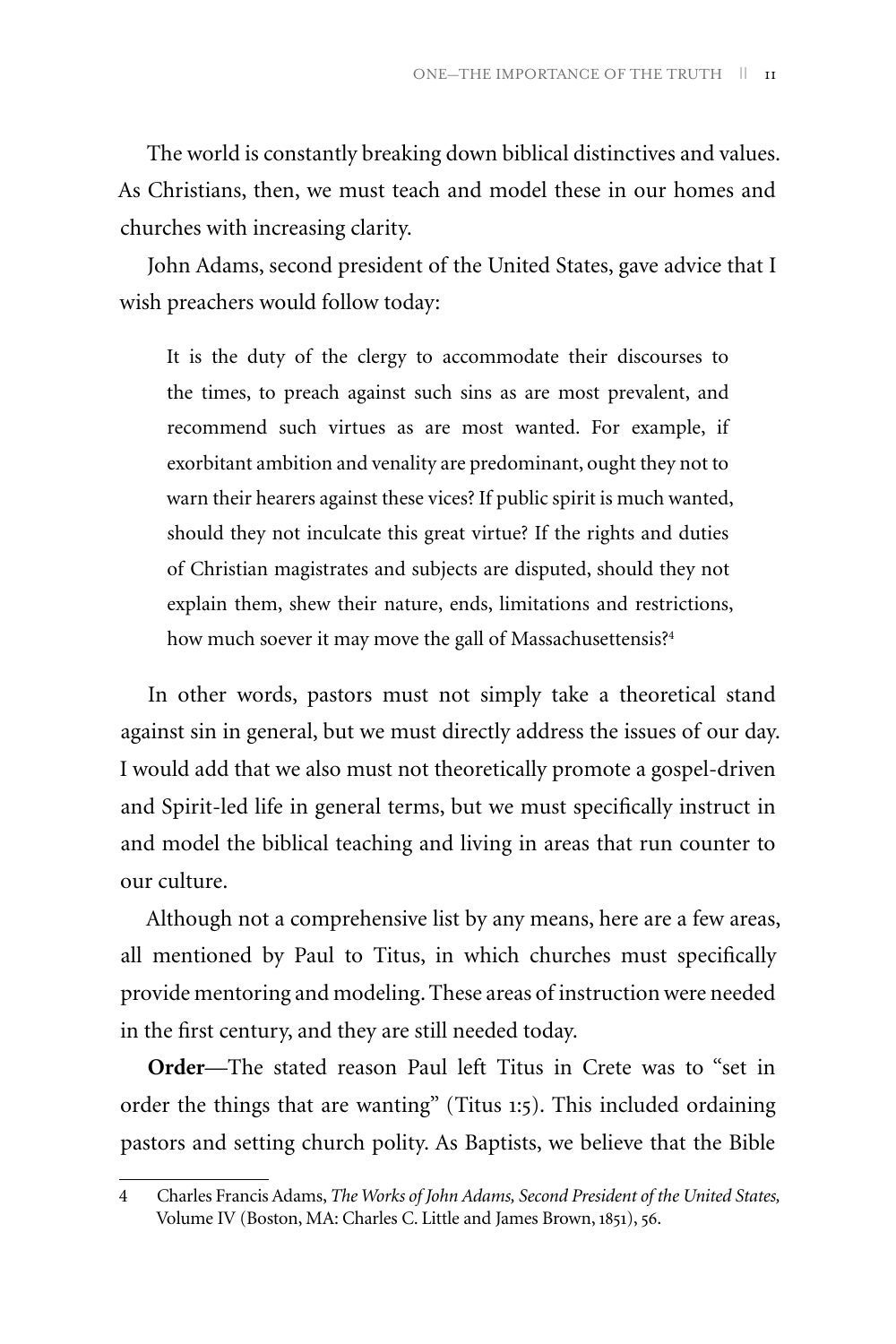is the sole authority in all matters of faith and practice (2 Timothy 3:16). Young Christians must see a commitment to biblical doctrine and New Testament church structure and function above any personal preferences or peripheral affiliations. They must see holiness in worship, doctrinallysound singing, and Bible-filled, Christ-centered preaching. When the world tries to paint Christians as hateful or prudish, those within our churches need to understand that our convictions are rooted in Scripture and our loyalty is to Christ.

**Integrity**—The biblical requirement for a pastor or deacon to be "blameless" (1 Timothy 3:2, 10; Titus 1:6–7) is important in any culture. But in a culture that has become suspicious of anyone in a position of spiritual authority, it is especially vital. First Timothy 5:20 tells us, "Them that sin rebuke before all, that others also may fear." Bible-preaching churches cannot sweep criminal or moral failures of leaders under the carpet and expect continuing trust from a broken and hurting culture.

**Masculinity and femininity**—In a culture that pushes against the stereotyping of gender roles on one hand but then pushes for the crossing of gender distinctions on the other, the church must be the place where biblical, God-honoring gender is modeled in a way that points to our being made in the image of God and that embraces His divine order in the home and church.

The church should have ladies who model femininity and modesty. Titus 2:3–5 teaches that the local church is *especially* the place where this should take place. I'm not talking about lace and aprons, but about pure-hearted commitment to honor God's commands for modesty and to embrace God's plan for male leadership in the positions of pastor and husband.

The church should also model masculinity. Again, I'm not speaking of a macho man stereotype, and I'm certainly not advocating domineering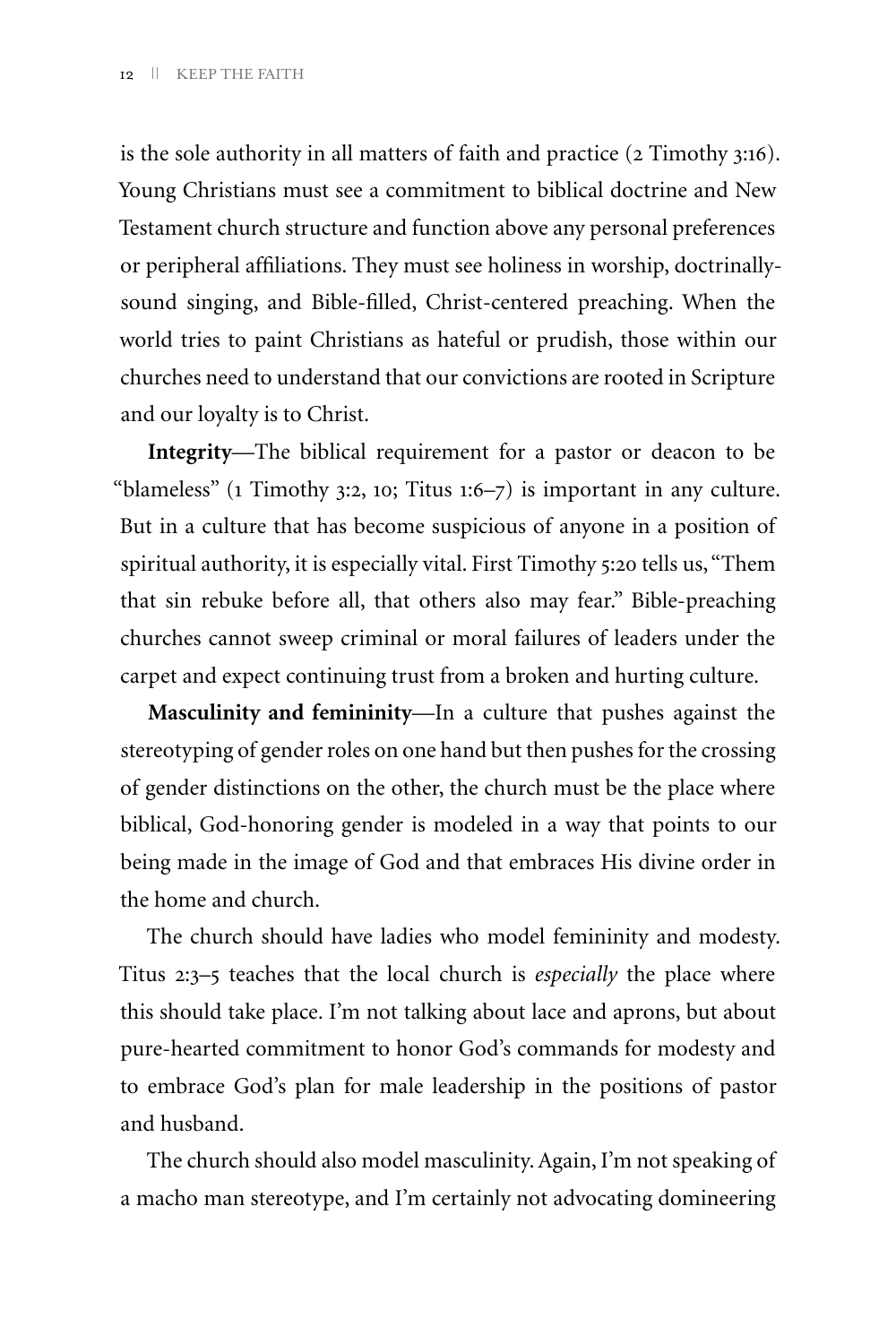leaders. But in a culture that degrades masculinity as toxic, young people and young Christians need to see what gracious, Spirit-filled masculinity looks like (Titus 2:2, 6–8). If the church doesn't model masculinity and femininity, who will?

**Compassion**—Our society is turning on itself, viciously attacking those who disagree with one's position as bigots or fearmongers. And ironically, all of this is done under the banner of greater inclusivity.

The church should be a place where there is an intense spirit of love for one another (1 Peter 1:22) and a Christ-filled compassion for the lost (Matthew 9:36). It should be the one place where a lost person who may be in complete opposition to every belief a church holds can know that they will be loved and that there will be people who care about them with a Christ-like love.

Our churches don't need less truth, and they certainly don't need to hide the truth behind entertainment-driven services. They need to declare the truth, and they need to cultivate a mentoring, discipling environment where the truth that stands in opposition to the world is presented and nurtured.

#### GRACE, TRUTH, AND LOVE

There are some Christians who assume that a discussion involving separation will necessarily be absent of love. They point to passages such as John 13:35 ("By this shall all men know that ye are my disciples, if ye have love one to another") and suggest that separation between Christians harms the testimony of the gospel and can only be incompatible with a spirit of love.

 Indeed, Scripture does command us to have a loving spirit, and too often a stand for truth has been sullied by a disagreeable or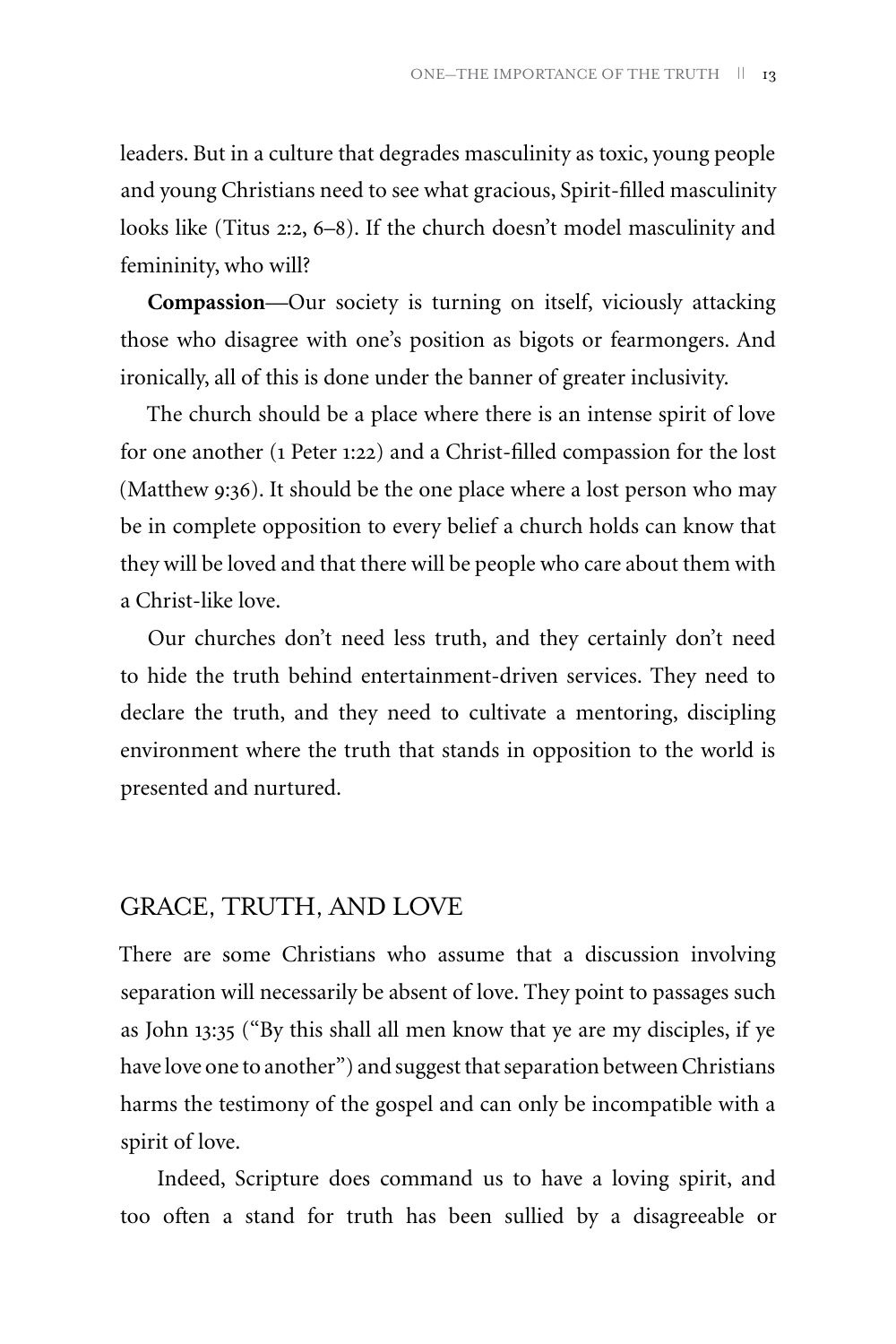pharisaical spirit. Yet, as surely as Scripture commands us to abound in love, it instructs us that our love is to be governed with knowledge and discernment: "And this I pray, that your love may abound more and more in knowledge and in all judgment; That ye may approve things that are excellent . . . " (Philippians 1:9-10).

The command to love is not the only command we have been given. Scripture also charges, "Buy the truth, and sell it not" (Proverbs 23:23). It tells us that "the church of the living God" is "the pillar and ground of the truth" (1 Timothy 3:15). We are commanded to love, and we are commanded to hold the truth. And we dare not do either at the expense of the other.

Biblical love is not tolerant of sin or false doctrine. In this day when "tolerance" is promoted as something of a Christian virtue, it is good for us to remember that Jesus praised the first-century church in Ephesus for their *intolerance* of false doctrine: "I know thy works, and thy labour, and thy patience, and how thou canst not bear them which are evil: and thou hast tried them which say they are apostles, and are not, and hast found them liars" (Revelation 2:2).

Let that sink in. Jesus *commended* intolerance. I fear that in all the dialogue of our day and the attitude of some to cozy up to those of differing views, a generation of Baptists are tolerating doctrine and practice they used to stand against.

A few verses after praising intolerance, Jesus rebuked the church in Pergamos for their tolerance: "But I have a few things against thee, because thou hast there them that hold the doctrine of Balaam, who taught Balac to cast a stumblingblock before the children of Israel, to eat things sacrificed unto idols, and to commit fornication. So hast thou also them that hold the doctrine of the Nicolaitans, which thing I hate. Repent; or else I will come unto thee quickly . . . " (Revelation 2:14–16).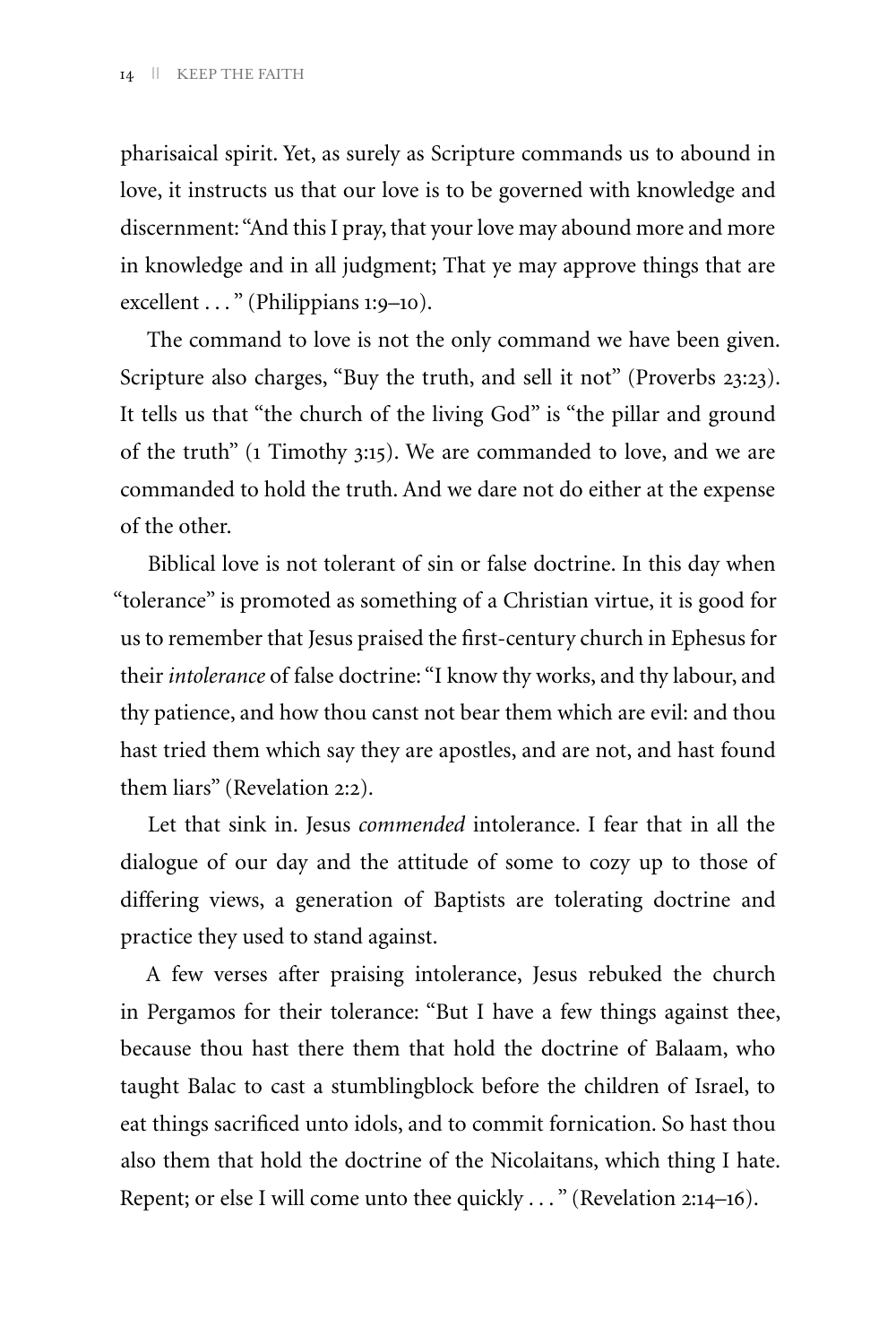A biblical Christian has an intense loving spirit for others but stands firmly for the truth. While I have for years stood against a spirit of threatening, arguing, and pharisaical pride in ministry, I stand very strongly with those who contend for the faith.

Almost forty years ago, Wayne Van Gelderen, Sr., who is now in Heaven, wrote an article challenging readers that to "contend for the faith" includes genuine engagement that can only be carried out through the power of the Holy Spirit.

Now I can hear someone say—"But we need to contend without being contentious." If by that it is meant that we fight without landing a blow, or that we use paper swords, I reject it. We must contend vigorously! However, we need to be careful that we contend in the power of the Spirit and not the energy of the flesh. Carnality will confuse the message to the hearers. This does not mean that sharpness and force cannot be used. Spiritual contending does not mean weakness. Therefore, let us preach the truth in love—but let us be sure it is the truth!<sup>5</sup>

Too many leaders desire the vocational benefits of ministry without being a partaker of the afflictions. They want to be a soldier without seeing combat. Yet, as Paul admonished Timothy, soldiers are partakers of the afflictions, not just the benefits, of the gospel: "Be not thou therefore ashamed of the testimony of our Lord, nor of me his prisoner: but be thou partaker of the afflictions of the gospel according to the power of God" (2 Timothy 1:8).

This book is a challenge to stand for the truth and to stand with others who do. But it is not a call to prideful contention. There is a difference

<sup>5</sup> Wayne Van Gelderen Sr., *New Testament Association Newsletter* (Winter issue, January 1982), 1.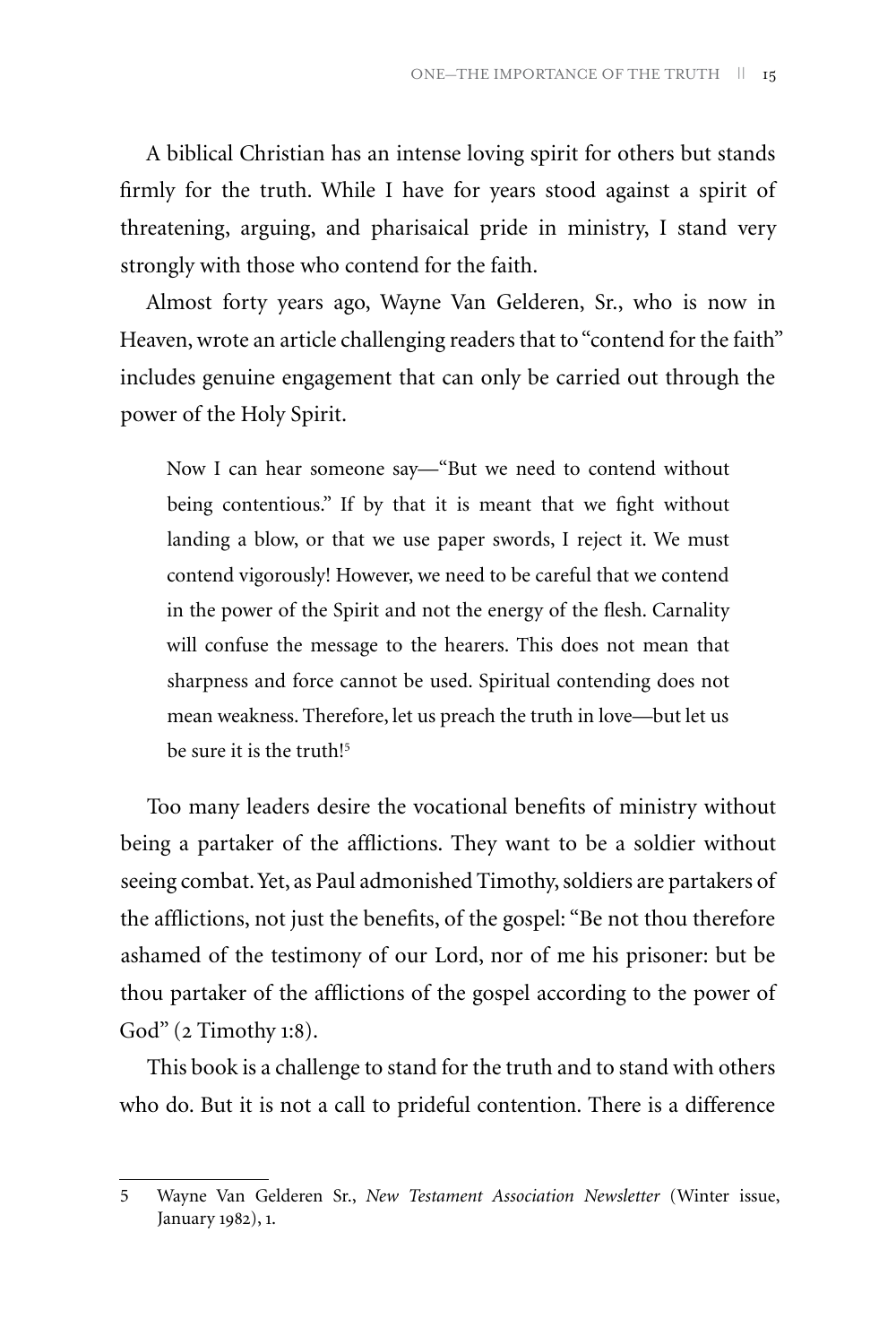between contending and being contentious, and too often the spirit of the latter has hurt the former.

How can we contend for the faith without being contentious? The answer is simple, although not always easy: we speak the truth in love (Ephesians 4:15).

Too often, as Christians wade through topics such as we are about to embark on, there are angry words and hurt feelings on both sides—each accusing the other for both. A mark of spiritual maturity is not the ability to explain away truth; it is the ability to speak the truth in love. I trust this book will be so written—and received.